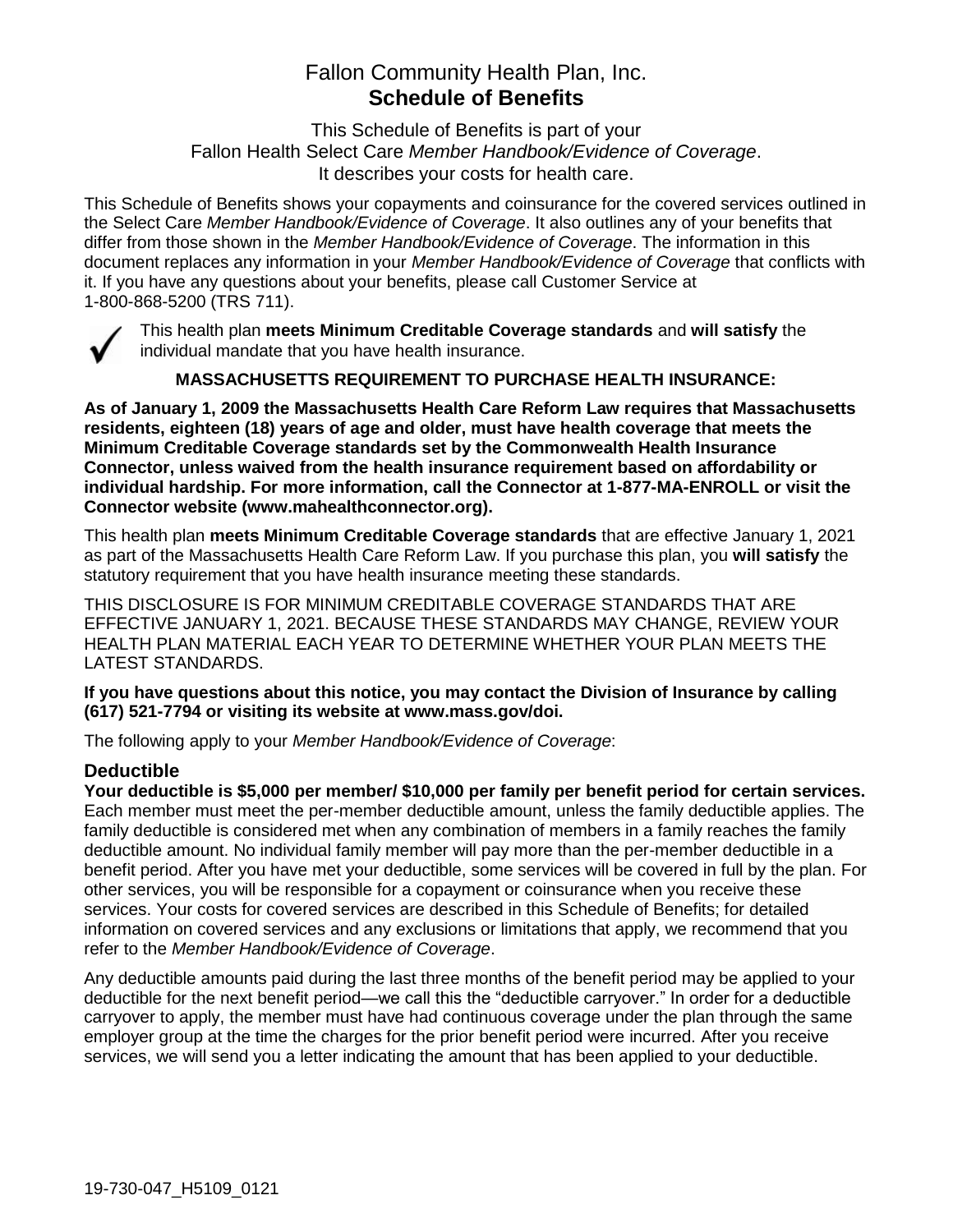#### **Out-of-pocket maximum**

There is a limit to your out-of-pocket costs each benefit period. This is called your out-of-pocket maximum. The out-of-pocket maximum includes your deductible, coinsurance and copayments you pay. It does not include your plan premium. **Your out-of-pocket maximum is \$8,550 per member or \$17,100 per family**. Each member must meet the per-member out-of-pocket maximum, unless the family out-of-pocket maximum applies. The family out-of-pocket maximum is considered met when any combination of members in a family reaches the family out-of-pocket maximum. Please note that once any one member in a family accumulates **\$8,550** in out-of-pocket costs, that family member's out-ofpocket maximum is considered met, and that family member will have no additional out-of-pocket costs for the remainder of the benefit period.

#### **Domestic partner coverage**

You may include a domestic partner and his/her dependents under your family coverage. A domestic partner is defined as a partner of the same or opposite sex whom you have registered with your employer for eligibility for benefits, and have included under your family coverage for health insurance.

#### **It Fits! ™ benefit**

Your contract includes coverage for services provided under the It Fits! ™ program to a maximum of \$150.

#### **SmartShopper program**

Your contract includes coverage for services provided under the SmartShopper program. Please go to the Fallon Health website at www.fallonhealth.org and visit the member portal for details.

#### **Covered services**

The following chart shows your costs for covered services. These costs apply to the services in the **Description of benefits** section of your *Member Handbook/Evidence of Coverage*. In summary, your responsibilities are as follows: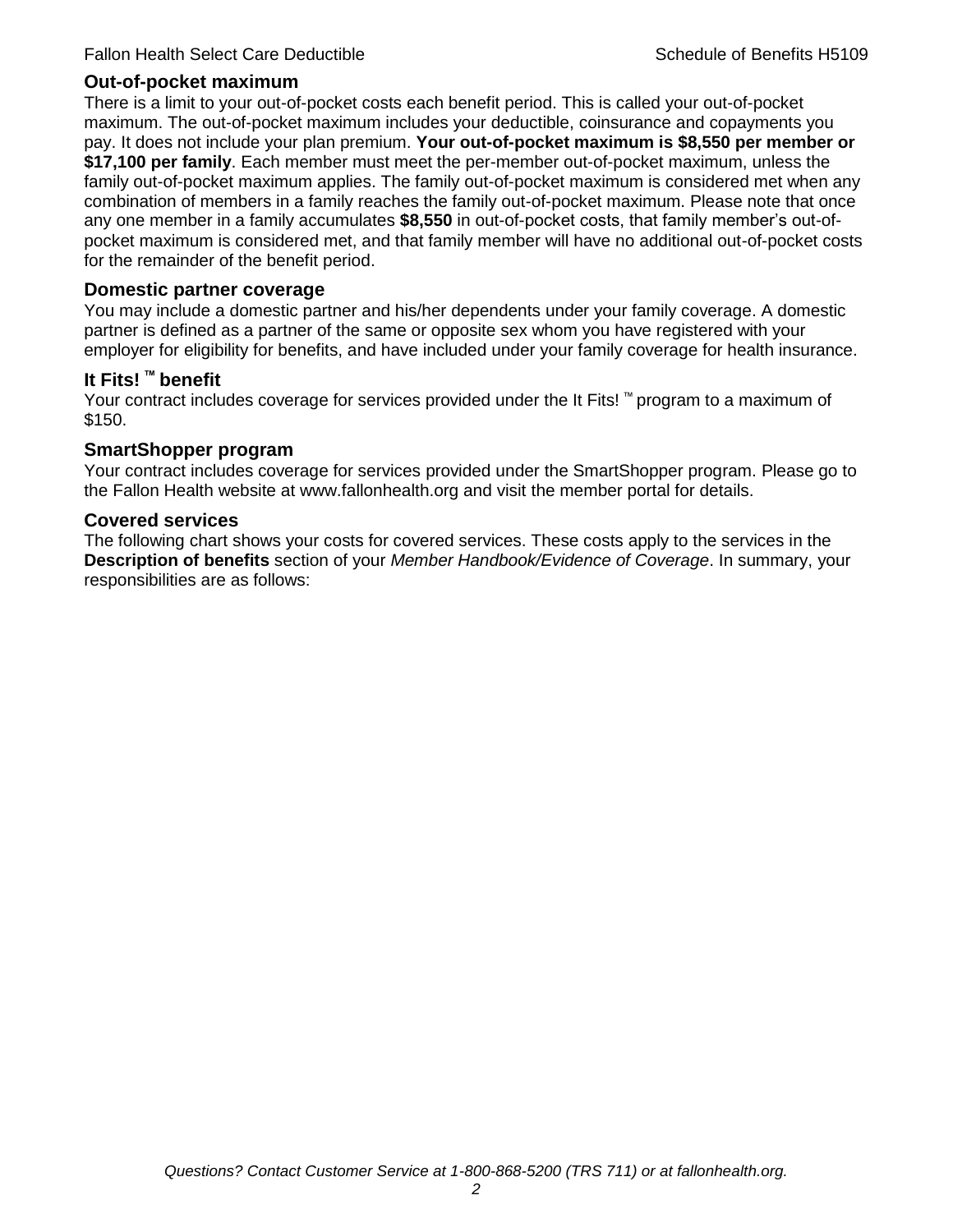|    | <b>Covered services</b>                                                                                                                                                                                                                                                                                                                      | <b>Benefits</b>                                                                                                                     |
|----|----------------------------------------------------------------------------------------------------------------------------------------------------------------------------------------------------------------------------------------------------------------------------------------------------------------------------------------------|-------------------------------------------------------------------------------------------------------------------------------------|
|    | <b>Ambulance services</b>                                                                                                                                                                                                                                                                                                                    |                                                                                                                                     |
|    | 1. Ambulance transportation for an emergency                                                                                                                                                                                                                                                                                                 | Covered in full after you<br>meet your deductible                                                                                   |
|    | 2. Ambulance transportation for non-emergency situations, when<br>medically necessary                                                                                                                                                                                                                                                        | Covered in full after you<br>meet your deductible                                                                                   |
|    | <b>Autism services</b>                                                                                                                                                                                                                                                                                                                       |                                                                                                                                     |
|    | Prior authorization required                                                                                                                                                                                                                                                                                                                 |                                                                                                                                     |
| 1. | Habilitative and rehabilitative care                                                                                                                                                                                                                                                                                                         | \$40 copayment per visit                                                                                                            |
|    | 2. Applied behavior analysis when supervised by a board certified<br>behavioral analyst                                                                                                                                                                                                                                                      | Covered in full                                                                                                                     |
| 3. | Therapeutic care, services including speech, physical and<br>occupational therapy                                                                                                                                                                                                                                                            | \$40 copayment per visit                                                                                                            |
|    | Durable medical equipment and prosthetic/orthotic devices                                                                                                                                                                                                                                                                                    |                                                                                                                                     |
|    | Referral and prior authorization required for most services                                                                                                                                                                                                                                                                                  |                                                                                                                                     |
|    | 1. The purchase or rental of durable medical equipment and<br>prosthetic/orthotic devices (including the fitting, preparing, repairing<br>and modifying of the appliance)                                                                                                                                                                    | 30% coinsurance after you<br>meet your deductible                                                                                   |
|    | 2. Scalp hair prosthesis (wigs) for individuals who have suffered hair<br>loss as a result of the treatment of any form of cancer or leukemia.<br>Coverage is provided for one scalp hair prosthetic (wig) per member<br>per benefit period when the prosthesis is determined to be medically<br>necessary by a plan physician and the plan. | 30% coinsurance after you<br>meet your deductible                                                                                   |
| 3. | Breast prosthesis that is medically necessary after a covered<br>reconstructive surgery following a mastectomy                                                                                                                                                                                                                               | 30% coinsurance after you<br>meet your deductible                                                                                   |
|    | 4. Prosthetic limbs which replace, in whole or in part, an arm or leg                                                                                                                                                                                                                                                                        | 20% coinsurance after you<br>meet your deductible                                                                                   |
| 5. | Insulin pump and insulin pump supplies                                                                                                                                                                                                                                                                                                       | Covered in full                                                                                                                     |
| 6. | <b>Breast pumps</b>                                                                                                                                                                                                                                                                                                                          | Covered in full                                                                                                                     |
|    | 7. Up to \$2,000 per ear for hearing aid device only, every 36 months<br>(must be 21 years of age or younger)<br>Related services and supplies for hearing aids (not subject to the                                                                                                                                                          | 30% coinsurance after you<br>meet your deductible                                                                                   |
|    | \$2,000 limit)                                                                                                                                                                                                                                                                                                                               |                                                                                                                                     |
|    | 8. Medical and surgical supplies                                                                                                                                                                                                                                                                                                             | Covered in full after you<br>meet your deductible                                                                                   |
|    | <b>Emergency and urgent care</b>                                                                                                                                                                                                                                                                                                             |                                                                                                                                     |
|    | 1. Emergency room visits                                                                                                                                                                                                                                                                                                                     | \$1,000 copayment per visit<br>after you meet your<br>deductible                                                                    |
|    | 2. Emergency room visits when you are admitted to an observation<br>room                                                                                                                                                                                                                                                                     | Covered in full after you<br>meet your deductible                                                                                   |
| 3. | Urgent care visits in a doctor's office or at an urgent care facility                                                                                                                                                                                                                                                                        | \$40 copayment per visit                                                                                                            |
| 4. | Emergency prescription medication provided out of the Select Care<br>service area as part of an approved emergency treatment                                                                                                                                                                                                                 | Tier 1: \$30 copayment<br>Tier 2: \$60 copayment<br>Tier 3: \$100 copayment<br>Tier 4: \$150 copayment<br>for up to a 14-day supply |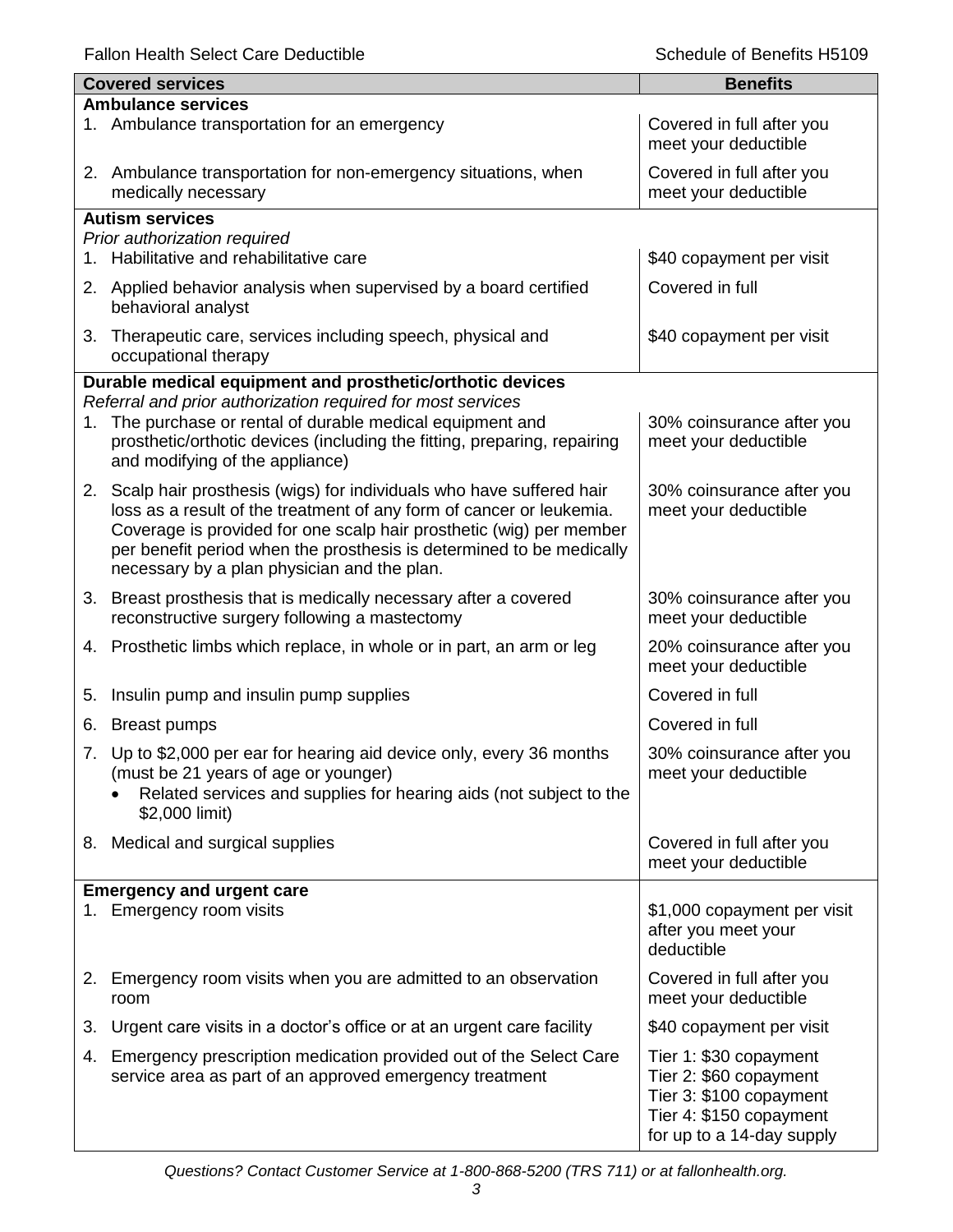|                                      | <b>Covered services</b>                                                                                                                                                                                                                                                                                                                                                                                                                | <b>Benefits</b>                                                       |  |
|--------------------------------------|----------------------------------------------------------------------------------------------------------------------------------------------------------------------------------------------------------------------------------------------------------------------------------------------------------------------------------------------------------------------------------------------------------------------------------------|-----------------------------------------------------------------------|--|
| Emergency and urgent care, continued |                                                                                                                                                                                                                                                                                                                                                                                                                                        |                                                                       |  |
| 5.                                   | Telemedicine visits with physicians through Teladoc. Visits are<br>performed by phone, video, or mobile app.                                                                                                                                                                                                                                                                                                                           | \$5 copayment per visit                                               |  |
|                                      | <b>Enteral formulas and low protein foods</b><br>Referral and prior authorization required for enteral formulas<br>1. Enteral formulas, upon a physician's written order, for home use in<br>the treatment of malabsorption caused by Crohn's disease,<br>ulcerative colitis, gastroesophageal reflux, gastrointestinal motility,<br>chronic intestinal pseudo-obstruction, and inherited diseases of<br>amino acids and organic acids | Covered in full after you<br>meet your deductible                     |  |
|                                      | 2. Food products that have been modified to be low in protein for<br>individuals with inherited diseases of amino acids and organic acids.<br>You may be required to purchase these products over the counter<br>and submit claims to the plan for reimbursement.                                                                                                                                                                      | Covered in full after you<br>meet your deductible                     |  |
|                                      | Home health care services                                                                                                                                                                                                                                                                                                                                                                                                              |                                                                       |  |
| 1.                                   | Prior authorization required<br>Part-time or intermittent skilled nursing care and physical therapy<br>provided in your home by a home health agency                                                                                                                                                                                                                                                                                   | Covered in full after you<br>meet your deductible                     |  |
|                                      | 2. Additional services and supplies that are determined to be a<br>medically necessary component of skilled nursing care and physical<br>therapy                                                                                                                                                                                                                                                                                       | Covered in full after you<br>meet your deductible                     |  |
|                                      | 3. Home dialysis services and non-durable medical supplies                                                                                                                                                                                                                                                                                                                                                                             | Covered in full after you<br>meet your deductible                     |  |
|                                      | <b>Hospice care services</b><br>Referral and prior authorization required                                                                                                                                                                                                                                                                                                                                                              | Covered in full after you<br>meet your deductible                     |  |
|                                      | <b>Hospital inpatient services</b>                                                                                                                                                                                                                                                                                                                                                                                                     |                                                                       |  |
| 1.                                   | Referral and prior authorization required<br>Inpatient hospital services including room and board in a semiprivate<br>room and the services and supplies that would ordinarily be<br>furnished to you while you are an inpatient                                                                                                                                                                                                       | \$1,000 copayment per<br>admission after you meet<br>your deductible  |  |
|                                      | Infertility/assisted reproductive technology (art) services*<br>Referral and prior authorization required (unless provided by a Reliant Medical Group specialist and you<br>have a Reliant Medical Group PCP)                                                                                                                                                                                                                          |                                                                       |  |
|                                      | Office visits for the consultation, evaluation and diagnosis of fertility                                                                                                                                                                                                                                                                                                                                                              | \$40 copayment per visit with<br>a PCP and certain other<br>providers |  |
|                                      |                                                                                                                                                                                                                                                                                                                                                                                                                                        | \$65 copayment per visit with<br>a specialist                         |  |
| 2.                                   | Diagnostic laboratory services                                                                                                                                                                                                                                                                                                                                                                                                         | \$50 copayment                                                        |  |
| 3.                                   | Diagnostic X-ray services                                                                                                                                                                                                                                                                                                                                                                                                              | \$200 copayment after you<br>meet your deductible                     |  |
| 4.                                   | Artificial insemination, such as intrauterine insemination (IUI)                                                                                                                                                                                                                                                                                                                                                                       | Covered in full after you<br>meet your deductible                     |  |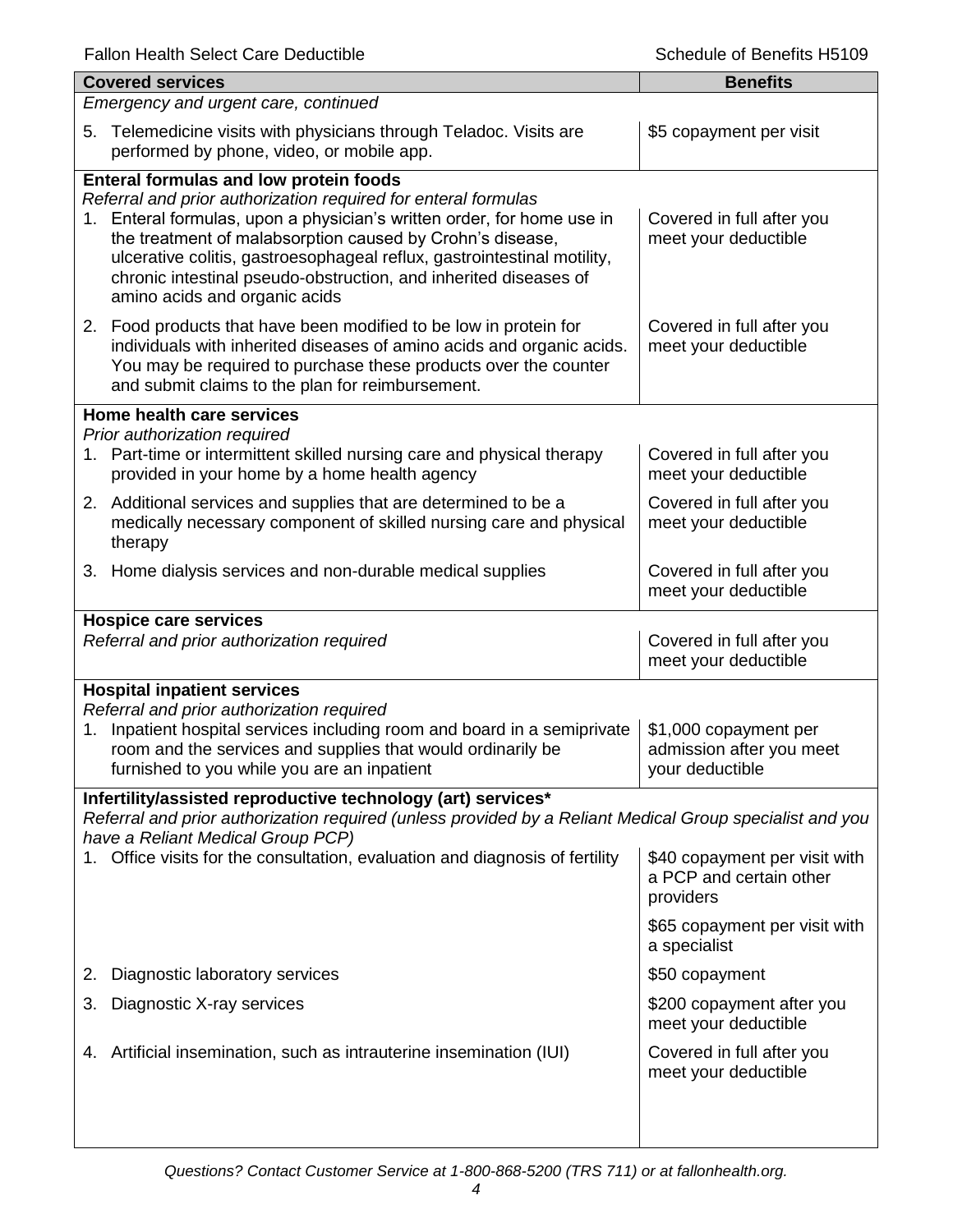| <b>Benefits</b>                                                         |  |  |  |
|-------------------------------------------------------------------------|--|--|--|
| Infertility/assisted reproductive technology (art) services*, continued |  |  |  |
| Covered in full after you<br>meet your deductible                       |  |  |  |
| \$250 copayment per<br>procedure after you meet<br>your deductible      |  |  |  |
| Covered in full after you<br>meet your deductible                       |  |  |  |
|                                                                         |  |  |  |
|                                                                         |  |  |  |
| Prenatal: \$40 copayment<br>(first visit only)                          |  |  |  |
| Postnatal: \$40 copayment<br>per visit                                  |  |  |  |
| \$1,000 copayment per<br>admission after you meet<br>your deductible    |  |  |  |
| Covered in full through<br>member reimbursement                         |  |  |  |
|                                                                         |  |  |  |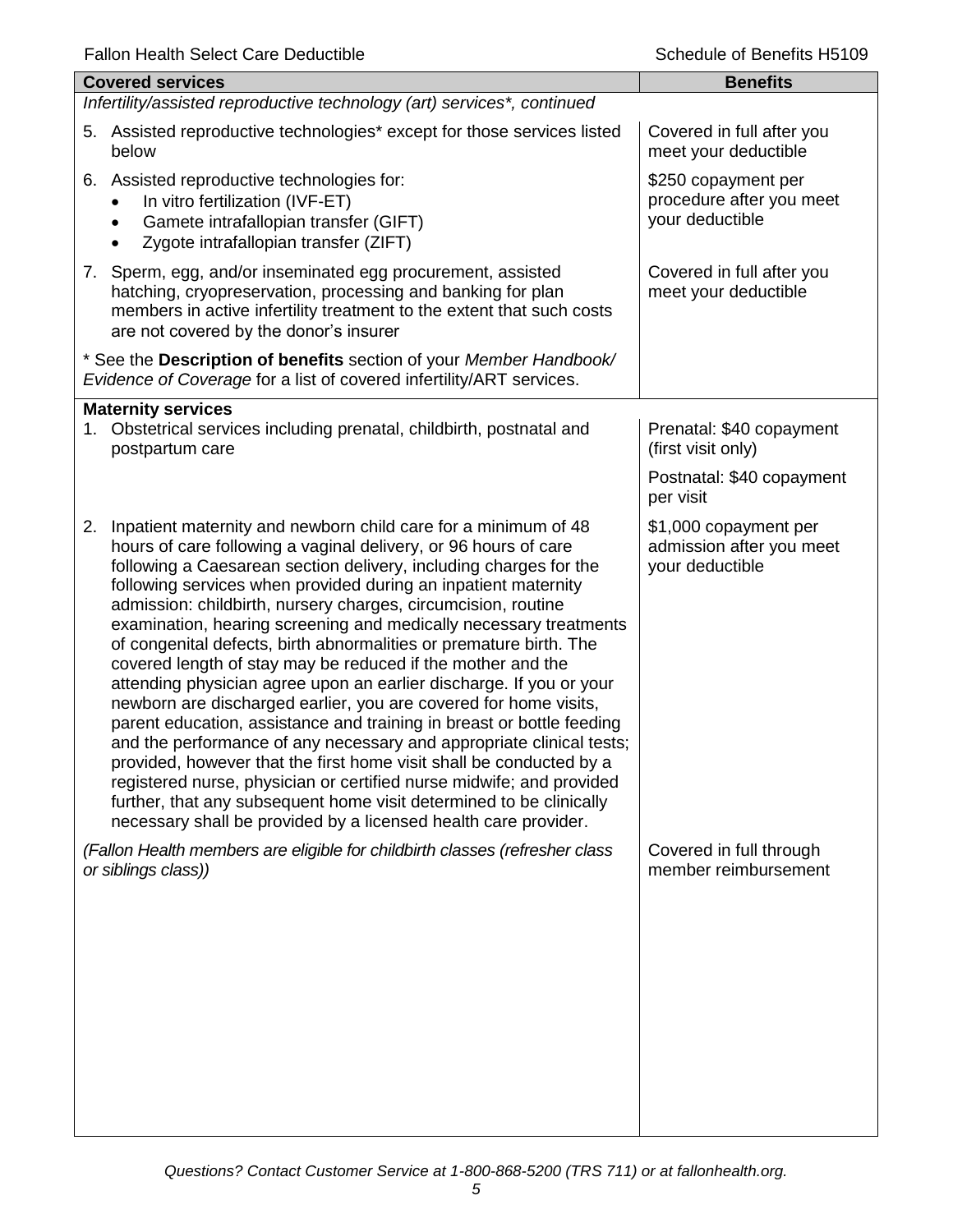|    | <b>Covered services</b>                                                                                                                                                                                                                                                                                                                                 | <b>Benefits</b>          |  |  |
|----|---------------------------------------------------------------------------------------------------------------------------------------------------------------------------------------------------------------------------------------------------------------------------------------------------------------------------------------------------------|--------------------------|--|--|
|    | Mental health and substance use services                                                                                                                                                                                                                                                                                                                |                          |  |  |
|    | Inpatient services<br>Prior authorization required                                                                                                                                                                                                                                                                                                      |                          |  |  |
| 1. | Inpatient hospital care for as many days as your condition requires,<br>including room and board and the services and supplies that would<br>ordinarily be furnished to you while you are an inpatient. These<br>include, but are not limited to, individual, family and group therapy,<br>pharmacological therapy, and diagnostic laboratory services. | Covered in full          |  |  |
|    | Note: Prior authorization will not be required for behavioral health<br>inpatient admission immediately following an emergency room visit.                                                                                                                                                                                                              |                          |  |  |
|    | <b>Intermediate services</b>                                                                                                                                                                                                                                                                                                                            |                          |  |  |
|    | Prior authorization required<br>Intermediate services include but are not limited to:<br>1. Acute and other residential treatment-Mental health services<br>provided in a 24-hour setting therapeutic environments                                                                                                                                      | Covered in full          |  |  |
|    | 2. Clinically managed detoxification services-24 hour, 7 days a week,<br>clinically managed de-tox services in a licensed non-hospital setting<br>that include 24 hour per day supervision                                                                                                                                                              | Covered in full          |  |  |
|    | 3. Partial Hospitalization: Short-term day/evening mental health<br>programming available 5 to 7 days per week                                                                                                                                                                                                                                          | \$40 copayment per visit |  |  |
|    | 4. Intensive outpatient programs: Multimodal, inter-disciplinary,<br>structured behavioral health treatment provided 2-3 hours per day,<br>multiple days per week                                                                                                                                                                                       | \$40 copayment per visit |  |  |
|    | 5. Day treatment: Program encompasses some portion of the day or<br>week rather than a weekly visit                                                                                                                                                                                                                                                     | \$40 copayment per visit |  |  |
|    | 6. Crisis Stabilization: Short-term psychiatric treatment in a structured,<br>community based therapeutic environments                                                                                                                                                                                                                                  | \$40 copayment per visit |  |  |
|    | 7. In-home therapy services                                                                                                                                                                                                                                                                                                                             | \$40 copayment per visit |  |  |
| 1. | Intermediate services for children and adolescents under the age of 19<br>Community-based acute treatment                                                                                                                                                                                                                                               | Covered in full          |  |  |
|    | 2. Intensive community-based treatment                                                                                                                                                                                                                                                                                                                  | Covered in full          |  |  |
| 3. | <b>Intensive Care Coordination</b>                                                                                                                                                                                                                                                                                                                      | Covered in full          |  |  |
| 4. | Family Stabilization Team (also referred to as In-Home Therapy)                                                                                                                                                                                                                                                                                         | Covered in full          |  |  |
| 5. | In-home Behavioral Services                                                                                                                                                                                                                                                                                                                             | Covered in full          |  |  |
| 6. | Mobile Crisis Intervention (service available up to seven days). Prior<br>authorization not required.                                                                                                                                                                                                                                                   | Covered in full          |  |  |
|    | 7. Family support and training                                                                                                                                                                                                                                                                                                                          | Covered in full          |  |  |
| 8. | Therapeutic mentoring services                                                                                                                                                                                                                                                                                                                          | Covered in full          |  |  |
|    | <b>Outpatient services</b><br>Outpatient office visits, including individual, group or family therapy.                                                                                                                                                                                                                                                  | \$40 copayment per visit |  |  |
| 2. | Psychopharmacological services, such as visits with a physician to<br>review, monitor and adjust the levels of prescription medication to<br>treat a mental condition. Prior authorization required.                                                                                                                                                    | \$40 copayment per visit |  |  |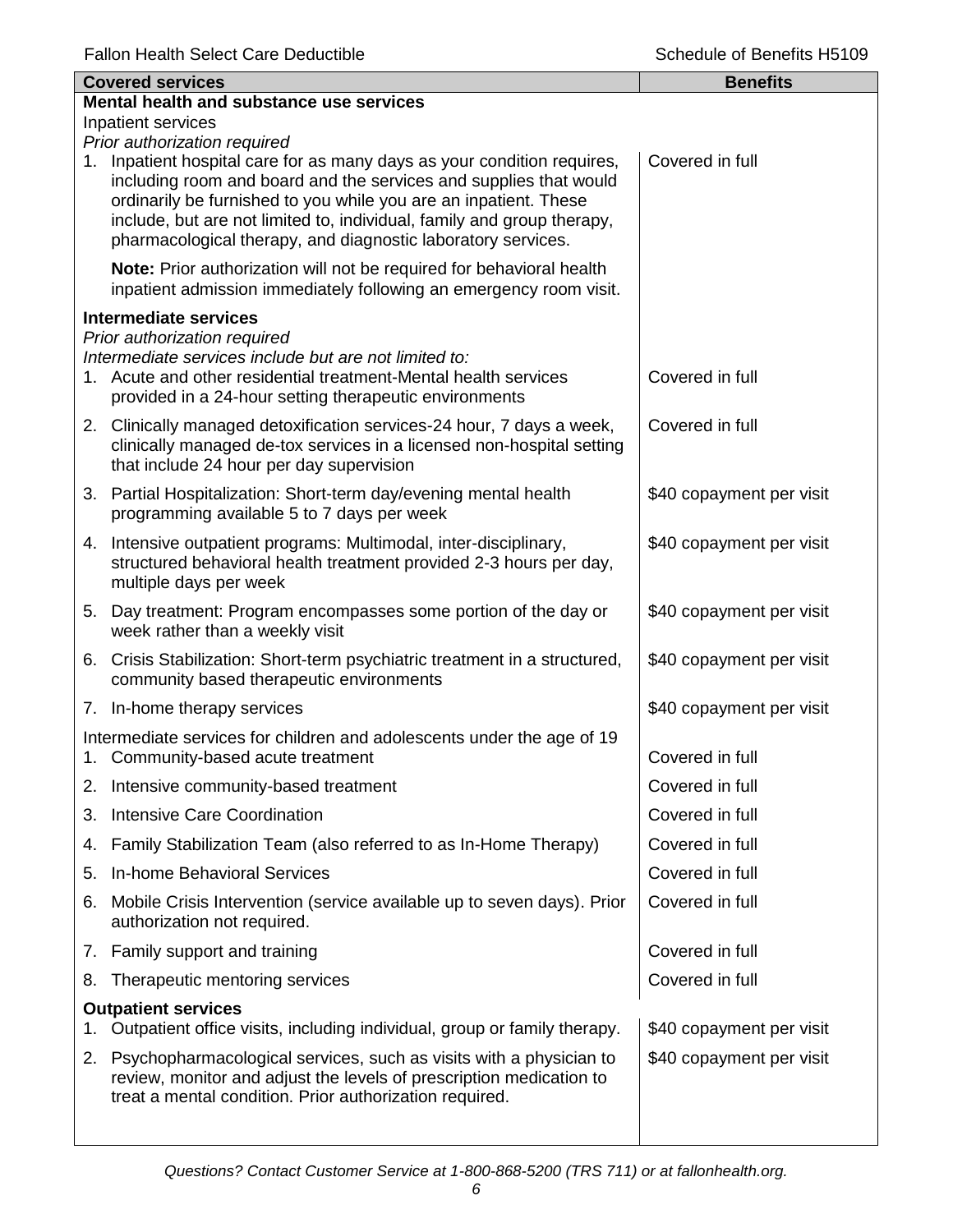|    | <b>Covered services</b>                                                                                                                                                                                                                                                                                                                                                                    | <b>Benefits</b>                                                                                             |  |  |
|----|--------------------------------------------------------------------------------------------------------------------------------------------------------------------------------------------------------------------------------------------------------------------------------------------------------------------------------------------------------------------------------------------|-------------------------------------------------------------------------------------------------------------|--|--|
|    | Mental health and substance use services, continued                                                                                                                                                                                                                                                                                                                                        |                                                                                                             |  |  |
| 3. | Neuropsychological assessment services when medically<br>necessary. Prior authorization required.                                                                                                                                                                                                                                                                                          | \$40 copayment per visit                                                                                    |  |  |
|    | Note: Effective for plan years beginning on or after October 1, 2015,<br>Massachusetts state law (Chapter 258 of the Acts of 2014) restricts the<br>circumstances in which insurers may require prior authorization for<br>substance use services. We will not require prior authorization for<br>substance use services in any circumstances where this is not allowed<br>by Chapter 258. |                                                                                                             |  |  |
|    | Office visits and outpatient services                                                                                                                                                                                                                                                                                                                                                      |                                                                                                             |  |  |
|    | 1. Office visits, to diagnose or treat an illness or an injury<br>Telehealth visits done via a secure, real time Telemedicine<br>$\bullet$<br>platform which is inclusive of both an audio and visual                                                                                                                                                                                      | \$40 copayment per visit with<br>a PCP and certain other<br>providers                                       |  |  |
|    | component.                                                                                                                                                                                                                                                                                                                                                                                 | \$65 copayment per visit with<br>a specialist                                                               |  |  |
|    | 2. A second opinion, upon your request, with another plan provider                                                                                                                                                                                                                                                                                                                         | \$40 copayment per visit with<br>a PCP and certain other<br>providers                                       |  |  |
|    |                                                                                                                                                                                                                                                                                                                                                                                            | \$65 copayment per visit with<br>a specialist                                                               |  |  |
|    | 3. Certain drugs covered under medical benefits, and that are ordered,<br>supplied and administered by a plan provider                                                                                                                                                                                                                                                                     | Covered in full after you<br>meet your deductible                                                           |  |  |
|    | 4. Allergy injections                                                                                                                                                                                                                                                                                                                                                                      | Covered in full                                                                                             |  |  |
| 5. | Radiation therapy and Chemotherapy                                                                                                                                                                                                                                                                                                                                                         | Covered in full after you<br>meet your deductible                                                           |  |  |
| 6. | Respiratory therapy                                                                                                                                                                                                                                                                                                                                                                        | Covered in full after you<br>meet your deductible                                                           |  |  |
|    | 7. Hormone replacement services in the doctor's office for<br>perimenopausal or postmenopausal women                                                                                                                                                                                                                                                                                       | \$40 copayment per visit                                                                                    |  |  |
| 8. | Diagnostic lab services ordered by a plan provider, in relation to a<br>covered office visit                                                                                                                                                                                                                                                                                               | \$50 copayment                                                                                              |  |  |
| 9. | Diagnostic X-ray services ordered by a plan provider, in relation to a<br>covered office visit                                                                                                                                                                                                                                                                                             | \$200 copayment after you<br>meet your deductible                                                           |  |  |
|    | 10. Other diagnostic services including but not limited to, EKG,<br>endoscopy, colonoscopy and ultrasound                                                                                                                                                                                                                                                                                  | Covered in full after you<br>meet your deductible                                                           |  |  |
|    | 11. High-tech imaging services, including but not limited to, MRI/MRA,<br>CT/CTA, PET scans and nuclear cardiology imaging. Limited to one<br>copayment per day when performed at the same facility for the<br>same diagnosis. (Prior authorization required.)                                                                                                                             | \$1,000 copayment per MRI,<br>CT, PET scan or nuclear<br>cardiology image after you<br>meet your deductible |  |  |
|    | 12. Chiropractic services for acute musculoskeletal conditions. The<br>condition must be new or an acute exacerbation of a previous<br>condition. Chiropractic services will be covered as medically<br>necessary.                                                                                                                                                                         | \$40 copayment per visit                                                                                    |  |  |
|    | Outpatient lab tests and x-rays                                                                                                                                                                                                                                                                                                                                                            | See Diagnostic lab, x-ray<br>and high-tech imaging<br>services                                              |  |  |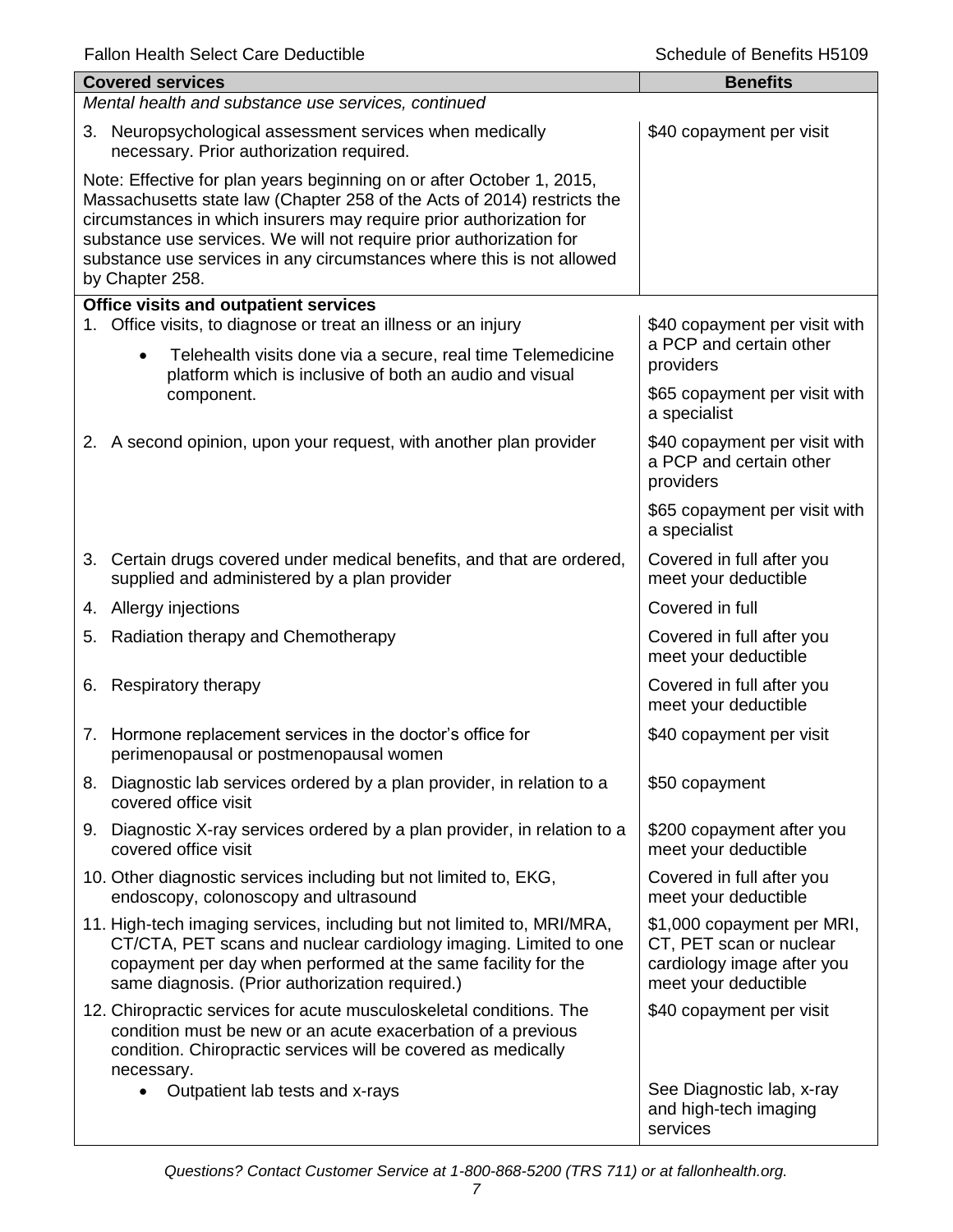| <b>Covered services</b>                                                                                                                                                                                                                                                | <b>Benefits</b>                                                                                                                                             |
|------------------------------------------------------------------------------------------------------------------------------------------------------------------------------------------------------------------------------------------------------------------------|-------------------------------------------------------------------------------------------------------------------------------------------------------------|
| Office visits and outpatient services, continued                                                                                                                                                                                                                       |                                                                                                                                                             |
| 13. Outpatient renal dialysis at a plan-designated center or continuous<br>ambulatory peritoneal dialysis                                                                                                                                                              | Covered in full after you<br>meet your deductible                                                                                                           |
| 14. Diabetes outpatient self-management training and education,<br>including medical nutrition therapy, provided by a certified diabetes<br>health care provider                                                                                                       | \$40 copayment per visit                                                                                                                                    |
| 15. Laboratory tests necessary for the diagnosis or treatment of<br>diabetes, including glycosylated hemoglobin, or HbAlc, tests, and<br>urinary/protein/microalbumin and lipid profiles                                                                               | \$50 copayment                                                                                                                                              |
| 16. Medical social services provided to assist you in adjustment to your<br>or your family member's illness. This includes assessment,<br>counseling, consultation and assistance in accessing community<br>resources.                                                 | \$40 copayment per visit                                                                                                                                    |
| 17. Outpatient surgery, anesthesia and the medically necessary<br>preoperative and postoperative care related to the surgery                                                                                                                                           | \$1,000 copayment per<br>surgery after you meet your<br>deductible when provided in<br>a hospital outpatient, day<br>surgery or ambulatory care<br>facility |
| 18. Visit to a contracted limited service clinic. Services are provided for<br>a variety of common illnesses, including, but not limited to:<br>strep throat<br>ear, eyes, sinus, bladder and bronchial infections<br>minor skin conditions (e.g. sunburn, cold sores) | \$40 copayment per visit                                                                                                                                    |
| 19. Podiatry care                                                                                                                                                                                                                                                      |                                                                                                                                                             |
| Outpatient lab tests and x-rays                                                                                                                                                                                                                                        | See Diagnostic lab, x-ray<br>and imaging services                                                                                                           |
| Outpatient surgical services<br>$\bullet$                                                                                                                                                                                                                              | See Outpatient surgery                                                                                                                                      |
| Outpatient medical care                                                                                                                                                                                                                                                | See Office visits                                                                                                                                           |
| Oral surgery and related services                                                                                                                                                                                                                                      |                                                                                                                                                             |
| Referral and prior authorization required (except for extraction of impacted teeth or lingual frenectomy)<br>1. Removal or exposure of impacted teeth, including both hard and soft<br>tissue impactions, or an evaluation for this procedure                          | \$65 copayment per visit                                                                                                                                    |
| 2. Surgical treatments of cysts, affecting the teeth or gums, that must<br>be rendered by a plan oral surgeon                                                                                                                                                          | \$65 copayment per visit                                                                                                                                    |
| Treatment of fractures of the jaw bone (mandible) or any facial bone<br>3.                                                                                                                                                                                             | \$65 copayment per visit                                                                                                                                    |
| 4. Evaluation and surgery for the treatment of temporomandibular joint<br>disorder when a medical condition is diagnosed, or for surgery<br>related to the jaw or any structure connected to the jaw                                                                   | \$65 copayment per visit                                                                                                                                    |
| 5. Extraction of teeth in preparation for radiation treatment of the head<br>or neck                                                                                                                                                                                   | \$65 copayment per visit                                                                                                                                    |
| Surgical treatment related to cancer<br>6.                                                                                                                                                                                                                             | \$65 copayment per visit                                                                                                                                    |
|                                                                                                                                                                                                                                                                        |                                                                                                                                                             |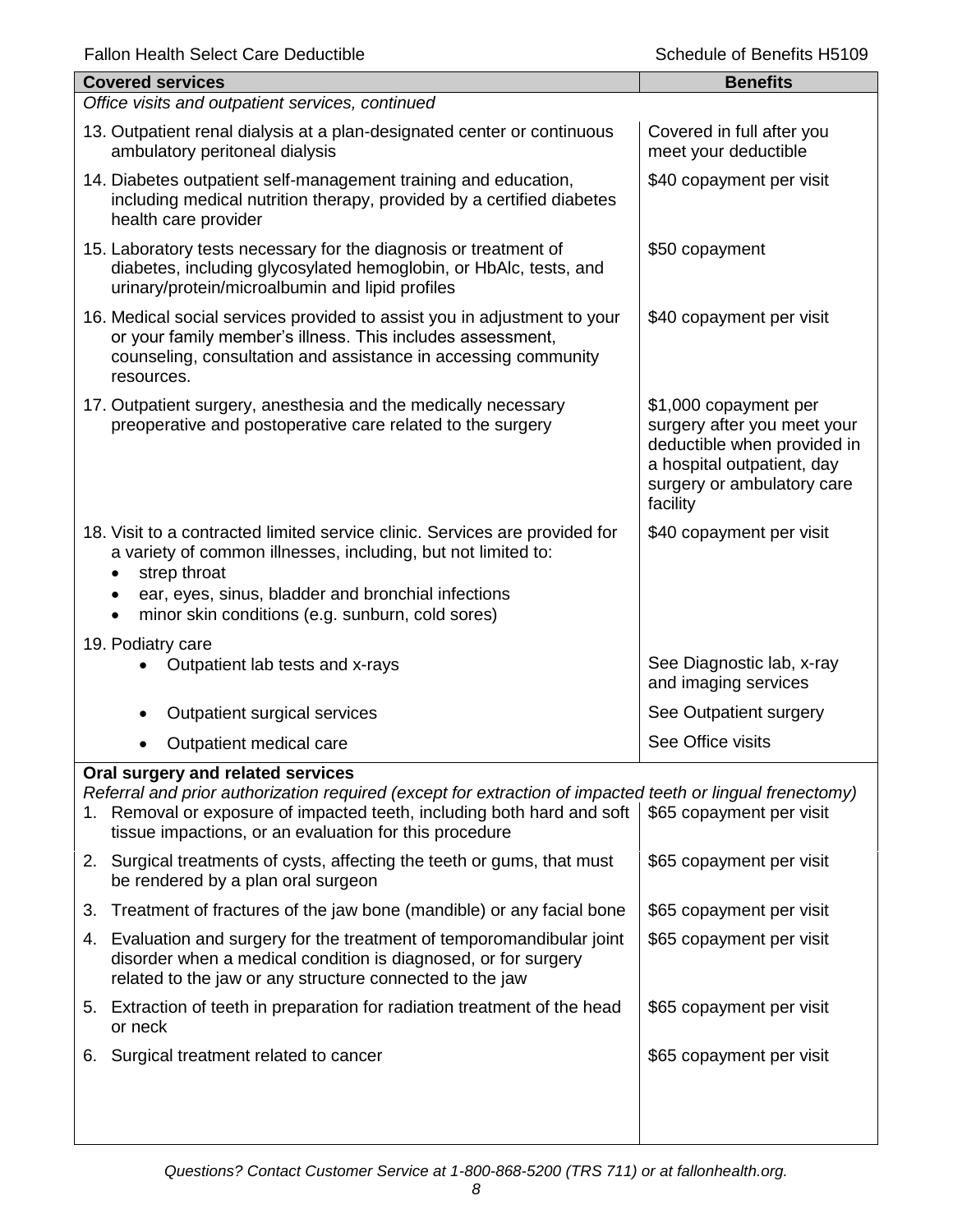| <b>Covered services</b>                                                                                                                                                                                                                        | <b>Benefits</b>                                                                       |  |
|------------------------------------------------------------------------------------------------------------------------------------------------------------------------------------------------------------------------------------------------|---------------------------------------------------------------------------------------|--|
| Oral surgery and related services, continued                                                                                                                                                                                                   |                                                                                       |  |
| 7. Emergency medical care, such as, to relieve pain and stop bleeding<br>as a result of accidental injury to sound natural teeth or tissues,<br>when provided as soon as medically possible after the injury. This                             | \$40 copayment per visit to a<br>physician's or dentist's office                      |  |
| does not include restorative or other dental services. No referral or<br>authorization is required. Go to the closest provider.                                                                                                                | \$1,000 copayment per visit<br>to an emergency room after<br>you meet your deductible |  |
| Note: These benefits are for oral surgery services in an office setting. Oral surgery services in a hospital<br>outpatient, day surgery or ambulatory care facility, or as an inpatient are covered in full after you meet<br>your deductible. |                                                                                       |  |
| See Office visits and outpatient services for diagnostic lab and X-ray services.                                                                                                                                                               |                                                                                       |  |
| <b>Organ transplants</b>                                                                                                                                                                                                                       |                                                                                       |  |
| Referral and prior authorization required<br>1. Office visits related to the transplant                                                                                                                                                        | \$40 copayment per visit with<br>a PCP and certain other<br>providers                 |  |
|                                                                                                                                                                                                                                                | \$65 copayment per visit with<br>a specialist                                         |  |
| Inpatient hospital services, including room and board in a<br>2.<br>semiprivate room and the services and supplies that would ordinarily<br>be furnished to you while you are an inpatient                                                     | \$1,000 copayment per<br>admission after you meet<br>your deductible                  |  |
| 3. Human leukocyte antigen (HLA) or histocompatability locus antigen<br>testing for A, B or DR antigens, or any combination thereof,<br>necessary to establish bone marrow transplant donor suitability of a<br>member                         | \$50 copayment                                                                        |  |
| Pediatric dental services*<br>(for members under the age of 19)                                                                                                                                                                                | See Addendum: Pediatric<br><b>Dental Services</b>                                     |  |
| Pediatric vision services*<br>(for members under the age of 19)                                                                                                                                                                                | See Addendum: Pediatric<br><b>Vision Services</b>                                     |  |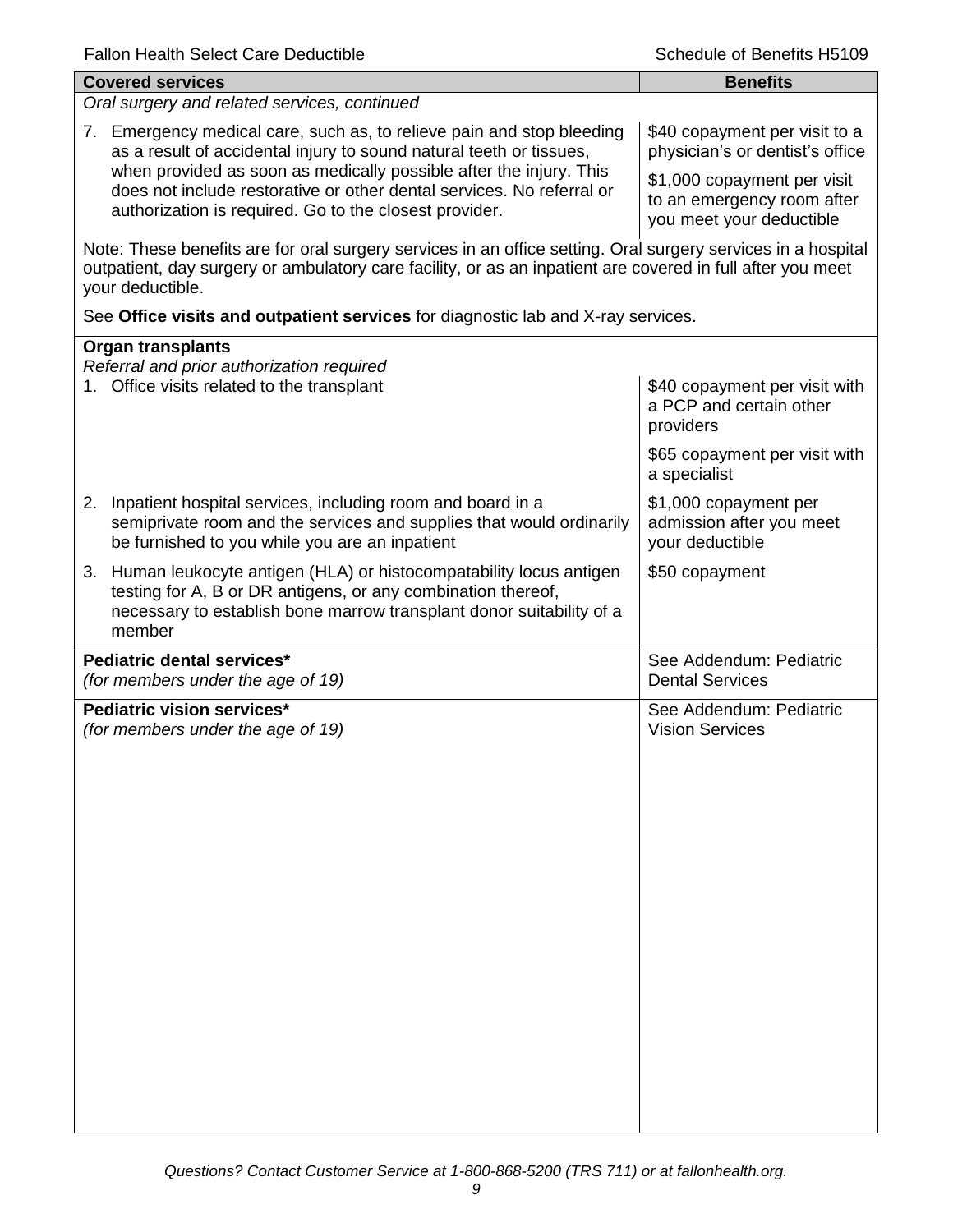| <b>Covered services</b>                                                                                                                                                                                                                                                                                                                                                                                                                                                                         | <b>Benefits</b>                                                                                                                                              |
|-------------------------------------------------------------------------------------------------------------------------------------------------------------------------------------------------------------------------------------------------------------------------------------------------------------------------------------------------------------------------------------------------------------------------------------------------------------------------------------------------|--------------------------------------------------------------------------------------------------------------------------------------------------------------|
| <b>Prescription drugs</b>                                                                                                                                                                                                                                                                                                                                                                                                                                                                       |                                                                                                                                                              |
| Covered prescription items:<br>• Prescription medication<br>Prescription contraceptive drugs and devices*<br>Hormone replacement therapy for peri- and post-menopausal<br>women<br>Injectable agents (self-administered**)                                                                                                                                                                                                                                                                      | Network pharmacy:<br>Tier 1: \$30 copayment<br>Tier 2: \$60 copayment<br>Tier 3: \$100 copayment<br>Tier 4: \$150 copayment<br>for up to a 30-day supply     |
| Insulin<br>$\bullet$<br>Syringes (including insulin syringes) or needles when medically<br>necessary<br>Supplies for the treatment of diabetes, as required by state law,<br>including:<br>blood glucose monitoring strips<br>urine glucose strips<br>$\overline{\phantom{0}}$<br>lancets<br>$\overline{\phantom{m}}$<br>ketone strips<br>$\overline{\phantom{0}}$<br>Special medical formulas to treat certain metabolic disorders as<br>required by state law (prior authorization required). | Mail-order pharmacy:<br>Tier 1: \$60 copayment<br>Tier 2: \$120 copayment<br>Tier 3: \$200 copayment<br>Tier 4: \$450 copayment<br>for up to a 90-day supply |
| *Generic prescription contraceptive drugs and devices are covered in<br>full. Brand name prescription contraceptive drugs and devices with no<br>generic equivalent are covered in full (prior authorization required).                                                                                                                                                                                                                                                                         |                                                                                                                                                              |
| ** Injectables administered in the doctor's office or under other<br>professional supervision are covered as a medical benefit.                                                                                                                                                                                                                                                                                                                                                                 |                                                                                                                                                              |
| Orally administered anticancer medications used to kill or slow the<br>growth of cancerous cells                                                                                                                                                                                                                                                                                                                                                                                                | Covered in full                                                                                                                                              |
| Certain medications cannot be limited to a 30-day supply due to<br>manufacturer packaging, for example, a prefilled syringe. In these<br>cases, you will be charged the applicable copay/coinsurance based on<br>the actual day supply.                                                                                                                                                                                                                                                         |                                                                                                                                                              |
| Note: Medical and surgical supplies obtained through a pharmacy may<br>have a drug prescription benefit cost-sharing applied.                                                                                                                                                                                                                                                                                                                                                                   |                                                                                                                                                              |
|                                                                                                                                                                                                                                                                                                                                                                                                                                                                                                 |                                                                                                                                                              |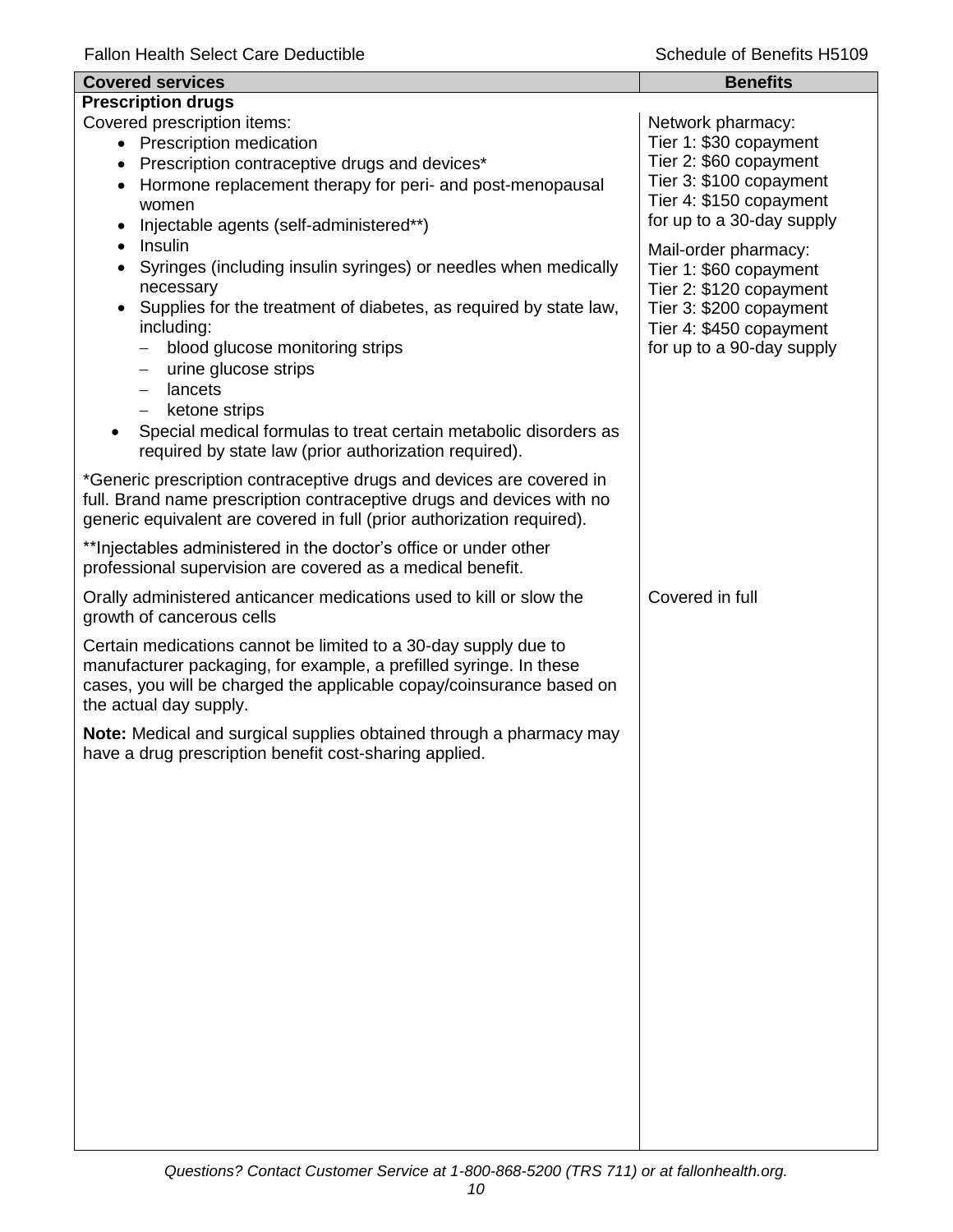| <b>Covered services</b> |                                                                                                                                                                                                                                                                                                                                                                                                                                                                                                         | <b>Benefits</b> |
|-------------------------|---------------------------------------------------------------------------------------------------------------------------------------------------------------------------------------------------------------------------------------------------------------------------------------------------------------------------------------------------------------------------------------------------------------------------------------------------------------------------------------------------------|-----------------|
|                         | <b>Preventive care</b>                                                                                                                                                                                                                                                                                                                                                                                                                                                                                  |                 |
|                         | 1. Routine physical exams for the prevention and detection of disease                                                                                                                                                                                                                                                                                                                                                                                                                                   | Covered in full |
|                         | 2. Immunizations that are included on the formulary, that are for<br>covered medical benefits and that are ordered, supplied and<br>administered by a plan physician. If administered by a plan<br>specialist, you will generally need to obtain a referral to see the<br>specialist.                                                                                                                                                                                                                   | Covered in full |
|                         | 3. A baseline mammogram for women age 35 to 40, and a yearly<br>mammogram for women age 40 and older                                                                                                                                                                                                                                                                                                                                                                                                    | Covered in full |
|                         | 4. Routine gynecological care services, including an annual Pap smear<br>(cytological screening) and pelvic exam                                                                                                                                                                                                                                                                                                                                                                                        | Covered in full |
|                         | 5. Routine eye exams, once in each 12-month period                                                                                                                                                                                                                                                                                                                                                                                                                                                      | Covered in full |
| 6.                      | Hearing and vision screening                                                                                                                                                                                                                                                                                                                                                                                                                                                                            | Covered in full |
|                         | 7. Well-child care and pediatric services, at least six times during the<br>child's first year after birth, at least three times during the next year,<br>then at least annually until the child's sixth birthday. This includes<br>the following services, as recommended by the physician and in<br>accordance with state law:<br>• physical examination<br>• history<br>measurements<br>sensory screening<br>٠<br>neuropsychiatric evaluation<br>$\bullet$<br>• development screening and assessment | Covered in full |
|                         | 8. Pediatric services including:<br>• appropriate immunizations<br>• hereditary and metabolic screening at birth<br>• newborn hearing screening test performed before the newborn<br>infant is discharged from the hospital or birthing center<br>• tuberculin tests, hematocrit, hemoglobin, and other appropriate<br>blood tests and urinalysis<br>• lead screening                                                                                                                                   | Covered in full |
|                         | 9. Female consultations, examinations, procedures, contraceptive<br>devices, and medical services related to the use of all contraceptive<br>methods*                                                                                                                                                                                                                                                                                                                                                   | Covered in full |
|                         | 10. Tobacco counseling sessions with your primary physician or other<br>provider designed to create a plan to stop smoking.                                                                                                                                                                                                                                                                                                                                                                             | Covered in full |
|                         | * Prescription contraceptive devices are covered under the prescription<br>drug benefit.                                                                                                                                                                                                                                                                                                                                                                                                                |                 |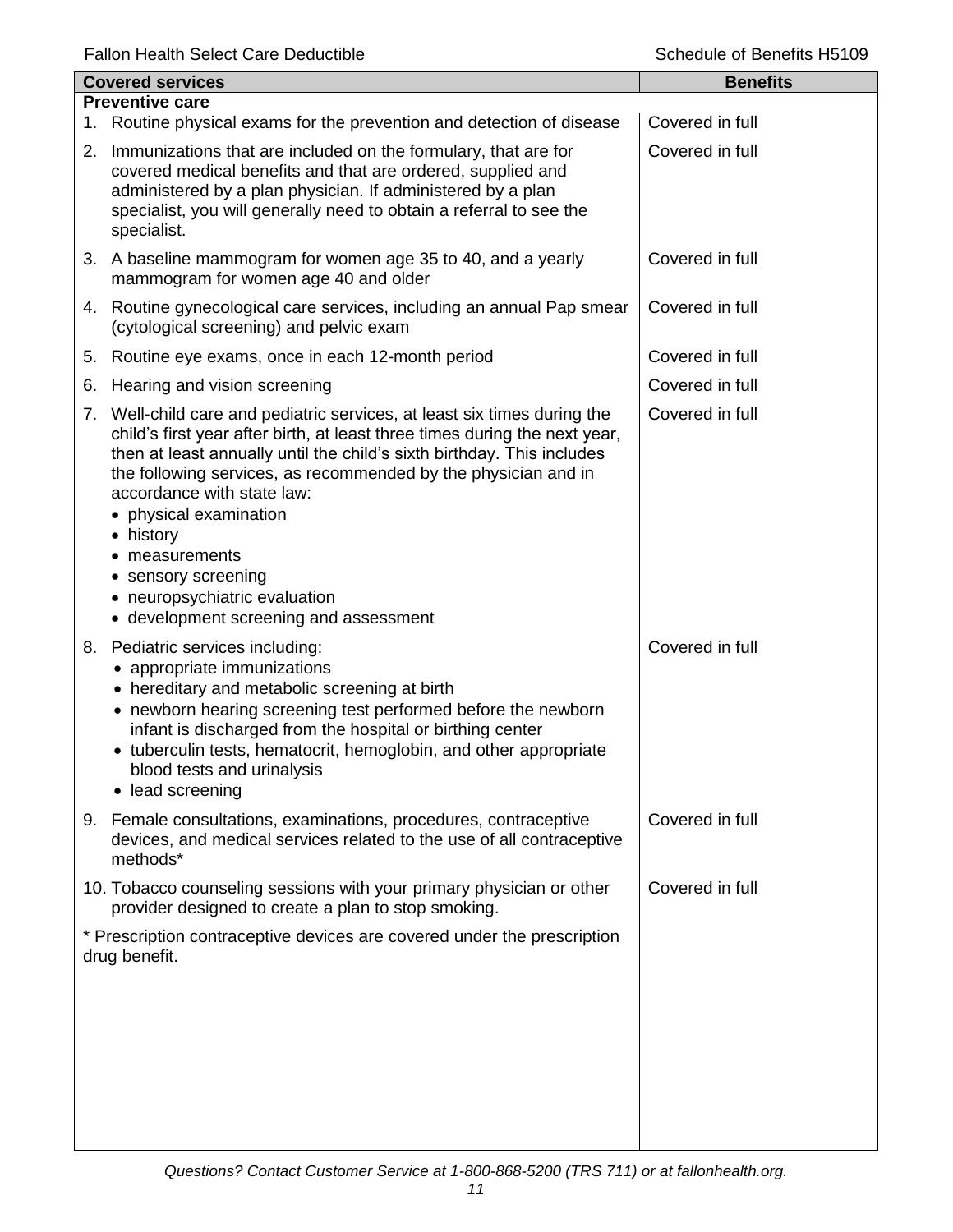| <b>Covered services</b>                                                                                                                                                                                                                                                                                                                                                                                                                               | <b>Benefits</b>                                                      |
|-------------------------------------------------------------------------------------------------------------------------------------------------------------------------------------------------------------------------------------------------------------------------------------------------------------------------------------------------------------------------------------------------------------------------------------------------------|----------------------------------------------------------------------|
| <b>Reconstructive surgery</b><br>Referral and prior authorization required (unless provided by a Reliant<br>Medical Group specialist and you have a Reliant Medical Group PCP)<br>1. Inpatient hospital services including room and board in a semiprivate<br>room and the services and supplies that would ordinarily be<br>furnished to you while you are an inpatient, including Massachusetts<br>mandated services for cleft lip and cleft palate | \$1,000 copayment per<br>admission after you meet<br>your deductible |
| <b>Rehabilitation and habilitation services</b><br>Referral required                                                                                                                                                                                                                                                                                                                                                                                  |                                                                      |
| 1. Physical and occupational therapy services are covered for up to 60<br>visits combined per benefit period when medically necessary with a<br>PCP referral. After 60 combined physical and occupational therapy<br>visits, prior authorization based on medical necessity is required for<br>additional visits.                                                                                                                                     | \$40 copayment per visit after<br>you meet your deductible           |
| 2. Medically necessary services for the diagnosis and treatment of<br>speech, hearing and language disorders when services are provided<br>by a plan provider who is a speech-language pathologist or<br>audiologist; and at a plan facility or a plan provider's office with a<br>PCP referral. After 30 speech therapy visits, prior authorization<br>based on medical necessity is required for additional visits.                                 | \$40 copayment per visit after<br>you meet your deductible           |
| 3. Cardiac rehabilitation services to treat cardiovascular disease in<br>accordance with state law and Department of Public Health<br>regulations                                                                                                                                                                                                                                                                                                     | \$40 copayment per visit after<br>you meet your deductible           |
| 4. Medically necessary early intervention services delivered by a<br>certified early intervention specialist, according to operational<br>standards developed by the Department of Public Health, for<br>children from birth to their third birthday.                                                                                                                                                                                                 | Covered in full                                                      |
| 5. Pulmonary rehabilitation services for chronic obstructive pulmonary<br>disease (COPD) are covered for up to two one-hour sessions per<br>day, for up to 36 lifetime sessions.                                                                                                                                                                                                                                                                      | Covered in full after you<br>meet your deductible                    |
| <b>Skilled nursing facility services</b><br>Referral and prior authorization required<br>1. Inpatient hospital services, for up to 100 days per benefit period<br>provided criteria is met, including room and board in a semiprivate<br>room and the services and supplies that would ordinarily be<br>furnished to you while you are an inpatient                                                                                                   | \$1,000 copayment per<br>admission after you meet<br>your deductible |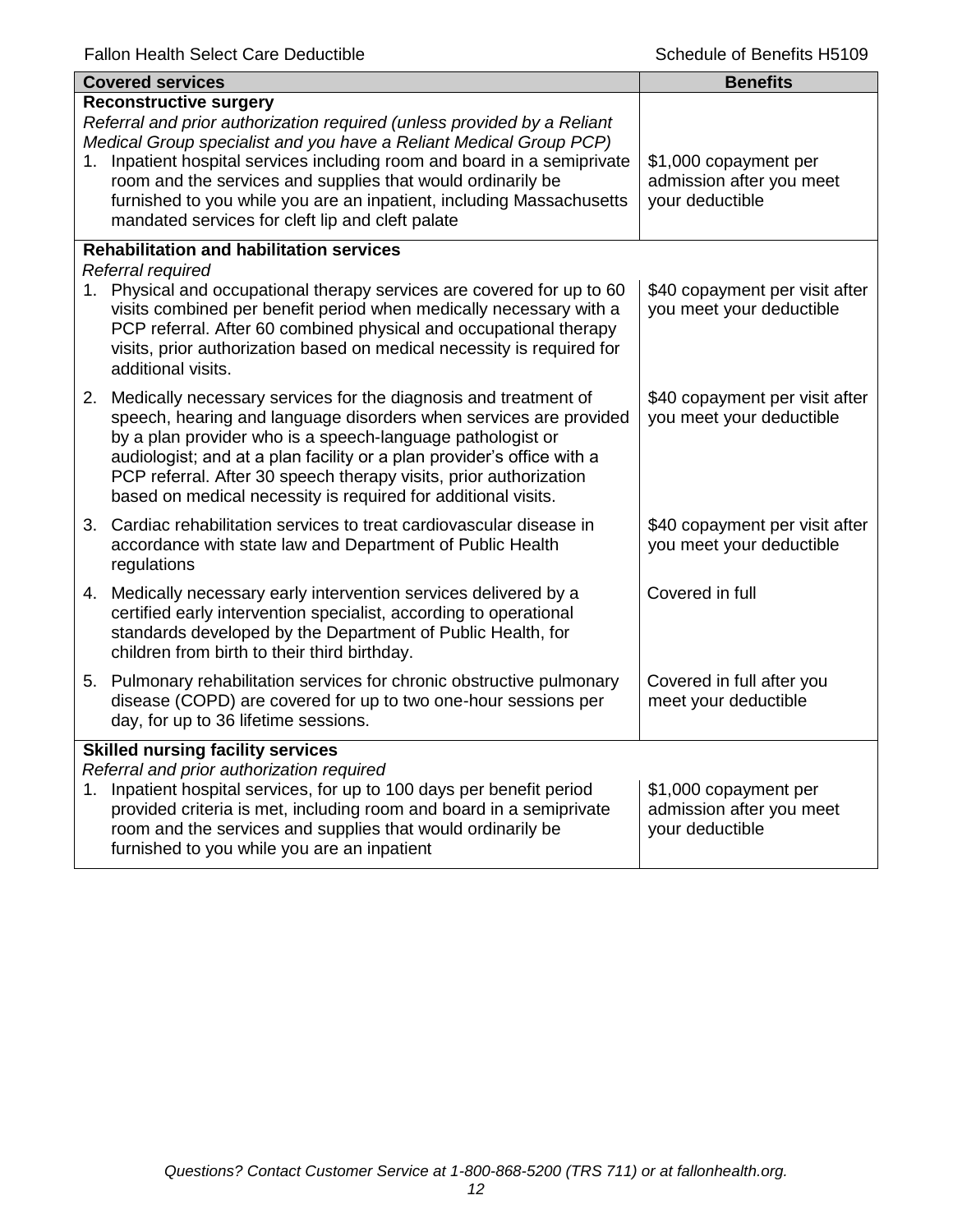# **Addendum Pediatric Dental Services**

### *This addendum is part of your Member* Handbook/Evidence of Coverage.

This addendum provides you with the cost-sharing that you are responsible for when you get covered pediatric dental care from a plan dentist for members under the age of 19. For a list of plan dentists, go to fallonhealth.org or call Customer Service at 1-800-868-5200 (TRS 711).

## **Preventive and Diagnostic Services**

|                                                                                    | <b>Benefits</b> |
|------------------------------------------------------------------------------------|-----------------|
| <b>Preventive and Diagnostic Services</b>                                          |                 |
| Comprehensive Evaluation (once per lifetime per provider or location)<br>$\bullet$ |                 |
| Periodic Oral Exams (two per benefit period)<br>$\bullet$                          |                 |
| Limited oral evaluation (two per benefit period)<br>$\bullet$                      |                 |
| Full mouth x-rays (once every 36 months per provider or location)                  |                 |
| Panoramic x-rays (once every 36 months per provider or location)                   |                 |
| Bitewing x-rays (two per benefit period)<br>٠                                      | Covered in full |
| Single tooth x-rays (one per visit)                                                |                 |
| Teeth cleaning, including minor scaling procedures (two per benefit period)        |                 |
| Fluoride Treatments (one per day per provider or location)<br>٠                    |                 |
| Space maintainers                                                                  |                 |
| Sealants (Please note: Sealants are not covered on previously restored             |                 |
| teeth) (Once every 36 months per provider or location)                             |                 |

## **Basic Covered Services**

|                                                                           | <b>Benefits</b> |
|---------------------------------------------------------------------------|-----------------|
| <b>Basic Covered Services</b>                                             |                 |
| Amalgam restorations (once per benefit period per tooth)                  |                 |
| Composite resin restorations (once per benefit period per tooth)          |                 |
| Recement crowns/onlays                                                    |                 |
| Rebase or reline dentures (once every 24 months)                          |                 |
| Root canals on permanent teeth (once per lifetime per tooth)              |                 |
| Prefabricated stainless steel crowns (once per lifetime per tooth)        |                 |
| Periodontal scaling and root planning (once every 36 months)              | 25% coinsurance |
| Simple extractions (once per lifetime per tooth, erupted or exposed root) |                 |
| Surgical extractions (once per lifetime per tooth)                        |                 |
| Vital pulpotomy                                                           |                 |
| Apeicocectomy                                                             |                 |
| Palliative care                                                           |                 |
| Anesthesia                                                                |                 |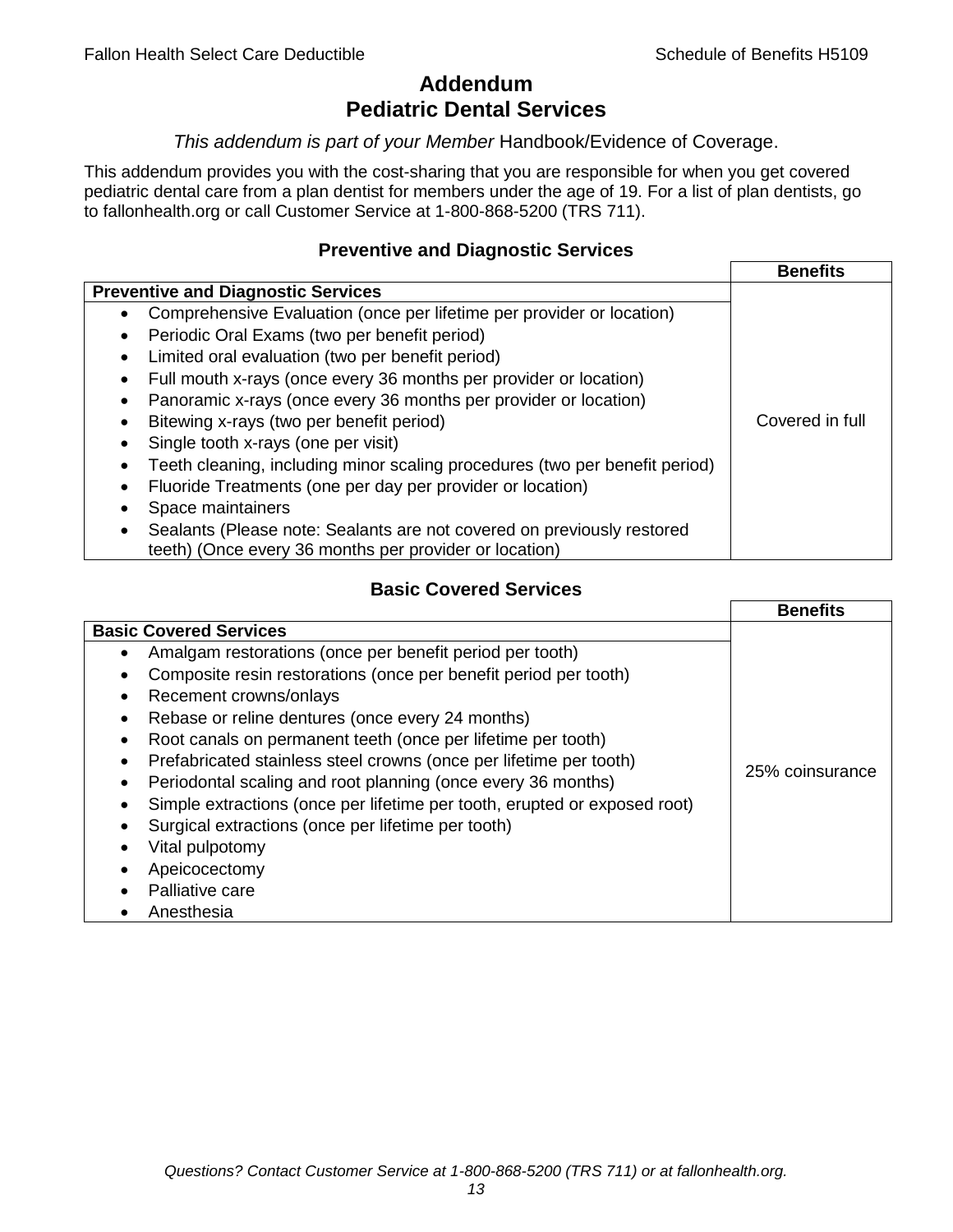## **Major Restorative Services**

|                                                                                                    | <b>Benefits</b> |
|----------------------------------------------------------------------------------------------------|-----------------|
| <b>Major Restorative Services</b>                                                                  |                 |
| • Crown, resin (once every 60 months per tooth)                                                    |                 |
| Porcelain/ceramic crowns (once every 60 months per tooth)<br>$\bullet$                             | 50% coinsurance |
| Porcelain fused to metal/mobile/high noble crowns (once every 60 months<br>$\bullet$<br>per tooth) |                 |
| Partial and complete dentures (once every 84 months)<br>$\bullet$                                  |                 |

## **Orthodontia**

|                                                                                                                                                                                                                                                                        | <b>Benefits</b> |
|------------------------------------------------------------------------------------------------------------------------------------------------------------------------------------------------------------------------------------------------------------------------|-----------------|
| <b>Orthodontia</b>                                                                                                                                                                                                                                                     |                 |
| Coverage is provided for services under the following conditions: only when<br>medically necessary; patient must have severe and handicapping malocclusion as<br>defined by HLD index score of 28 and/or one or more auto qualifiers. Prior<br>authorization required. | 50% coinsurance |

## **Related exclusions**

1. Any service that is not listed in this addendum is not covered.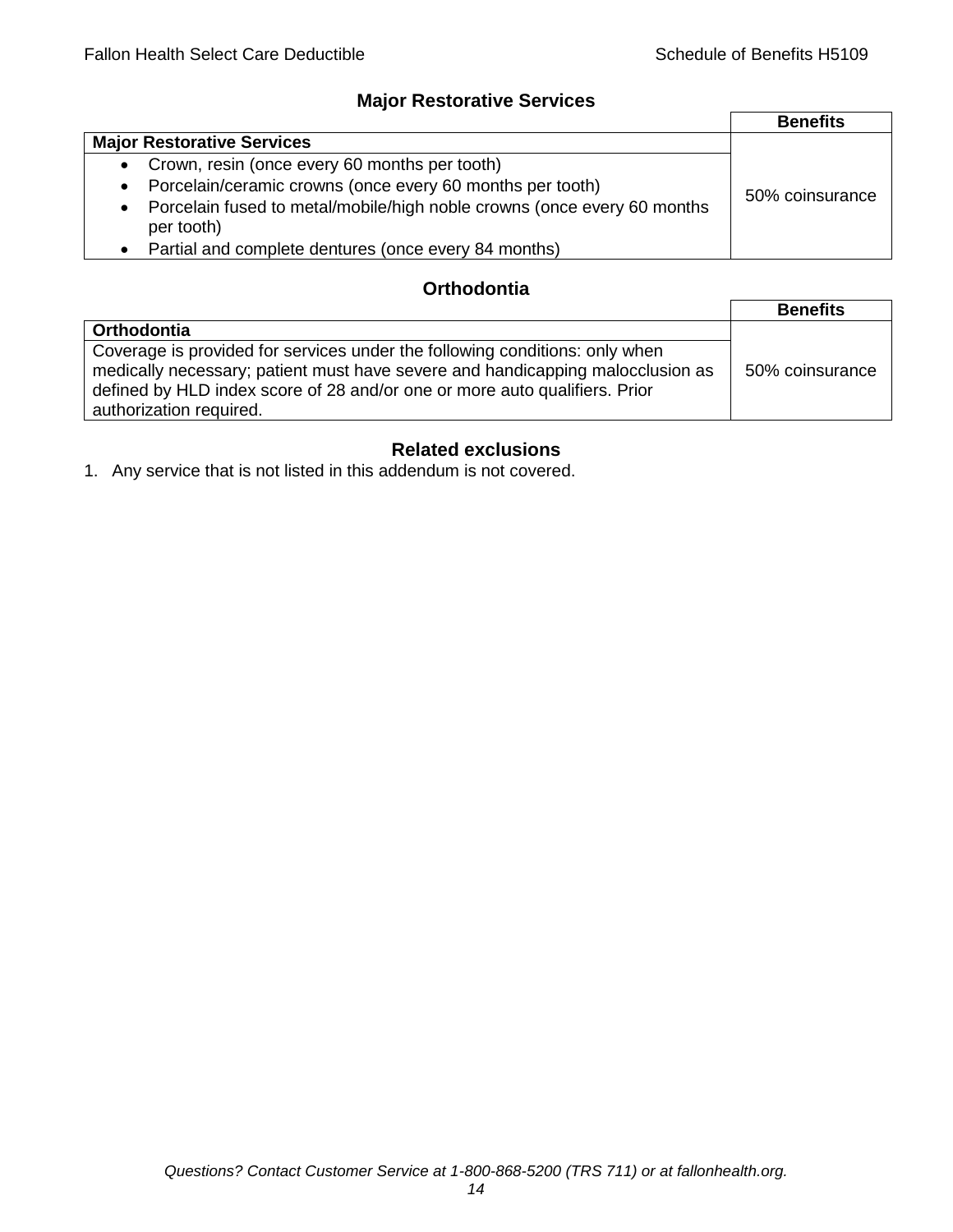# **Addendum Pediatric Vision Services**

### This addendum is part of your *Member Handbook/Evidence of Coverage*.

This addendum provides you with the cost-sharing that you are responsible for when you get covered pediatric vision care from a plan vision provider for members under the age of 19. For more information about your eye and vision care benefits, including a list of plan vision providers, go to fallonhealth.org or call Customer Service at 1-800-868-5200 (TRS 711).

| Service                                                 | Member cost                         |
|---------------------------------------------------------|-------------------------------------|
| Eye exam                                                |                                     |
| Exam with dilation as necessary, once per calendar year | \$0                                 |
| <b>Frames</b>                                           |                                     |
| One designated set, once per calendar year              | \$0                                 |
| Lenses:                                                 |                                     |
| <b>Standard lenses</b>                                  |                                     |
| Single vision                                           | \$0                                 |
| <b>Bifocal</b>                                          | \$0                                 |
| <b>Trifocal</b>                                         | \$0                                 |
| Lenticular                                              | \$0                                 |
| Progressive lenses                                      |                                     |
| Standard                                                | \$0                                 |
| Premium                                                 | \$0 for first \$120 of retail cost, |
|                                                         | 80% of any additional retail cost.  |
| Lens options                                            |                                     |
| Choice of plastic or glass lenses                       | \$0                                 |
| UV treatment                                            | \$0                                 |
| Tint – includes fashion and gradient tinting, and       | \$0                                 |
| oversized and glass-grey #3 prescription sunglass       |                                     |
| lenses                                                  |                                     |
| Standard plastic scratch coating                        | \$0                                 |
| Standard polycarbonate (kids)                           | \$0                                 |
| Plastic photosensitive lenses                           | \$0                                 |
|                                                         |                                     |
| Other options:<br>Intermediate vision lenses            | \$0                                 |
| Standard anti-reflective                                | \$45                                |
| Photochromic plastic                                    | 80% of retail cost                  |
| <b>Blended segment lenses</b>                           | 80% of retail cost                  |
| <b>Polarized lenses</b>                                 | 80% of retail cost                  |
| Premium anti-reflective costing                         | 80% of retail cost                  |
| Ultra anti-reflective coating                           | 80% of retail cost                  |
| Hi-Index lenses                                         | 80% of retail cost                  |
| Other add-ons                                           | 80% of retail cost                  |
| Additional complete pairs of eyewear                    | 60% of retail                       |
|                                                         |                                     |
|                                                         |                                     |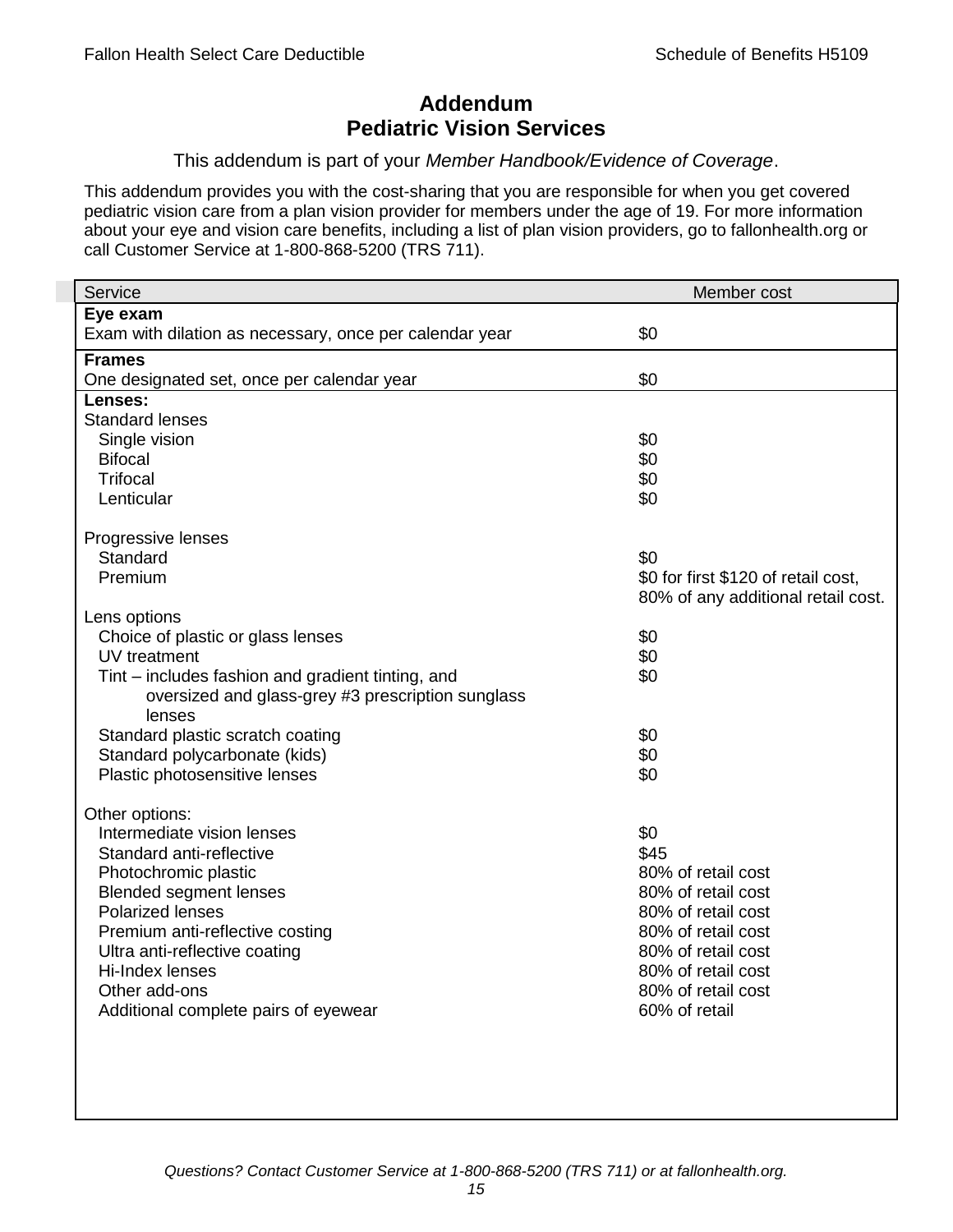| <b>Contact lenses</b><br>One pair of conventional contact lenses, in place of<br>eyeglass lenses                                                                                                                                                                                                                                  | \$0 for first \$150 of retail cost,<br>75% of any additional retail cost. |
|-----------------------------------------------------------------------------------------------------------------------------------------------------------------------------------------------------------------------------------------------------------------------------------------------------------------------------------|---------------------------------------------------------------------------|
| In place of a pair of conventional contact lenses, the<br>member may elect either of the following options:<br>Up to a 6 month supply of monthly or two-week<br>$\bullet$<br>single vision spherical or toric contact lenses<br>Up to a 3 month supply of daily disposable single<br>$\bullet$<br>vision spherical contact lenses |                                                                           |
| Standard contact lens fit and follow-up                                                                                                                                                                                                                                                                                           | Up to \$55<br>10% discount from retail price                              |
| Premium contact lens fit and follow-up                                                                                                                                                                                                                                                                                            | 85% of retail cost                                                        |
| Additional conventional contact lenses                                                                                                                                                                                                                                                                                            | \$0                                                                       |
| Medically necessary contact lenses, in place of other<br>eyewear                                                                                                                                                                                                                                                                  |                                                                           |
| Low vision services                                                                                                                                                                                                                                                                                                               | \$0                                                                       |
| •One comprehensive low vision evaluation, once<br>every five years, when medically necessary                                                                                                                                                                                                                                      | \$0                                                                       |
| • Follow-up care, four visits in any five year period,<br>when medically necessary<br>. Low vision aids, such as high-power spectacles,<br>magnifiers, and telescopes, once every 24<br>months, when medically necessary                                                                                                          | 25% of retail cost                                                        |
| Additional discounts on vision items are available; see<br>a plan provider or contact the plan for details.                                                                                                                                                                                                                       |                                                                           |

## **Related exclusions**

- 1. Orthoptic or vision training, subnormal vision aids and any associated supplemental testing; Aniseikonic lenses.
- 2. Medical and/or surgical treatment of the eye, eyes or supporting structures.
- 3. Any eye or vision examination, or any corrective eyewear required by a policyholder as a condition of employment; Safety eyewear.
- 4. Services provided as a result of any Workers' Compensation law, or similar legislation, or required by any governmental agency or program whether federal, state or subdivisions thereof.
- 5. Non-prescription lenses and/or contact lenses.
- 6. Non-prescription sunglasses.
- 7. Two pair of glasses in lieu of bifocals.
- 8. Services rendered after the date an insured person ceases to be covered under the policy, except when vision materials ordered before coverage ended are delivered, and the services rendered to the insured person are within 31 days from the date of such order.
- 9. Services or materials provided by any other group benefit plan providing vision care.
- 10. Lost or broken lenses, frames, glasses, or contact lenses will not be replaced except in the next benefit period when vision materials would become available.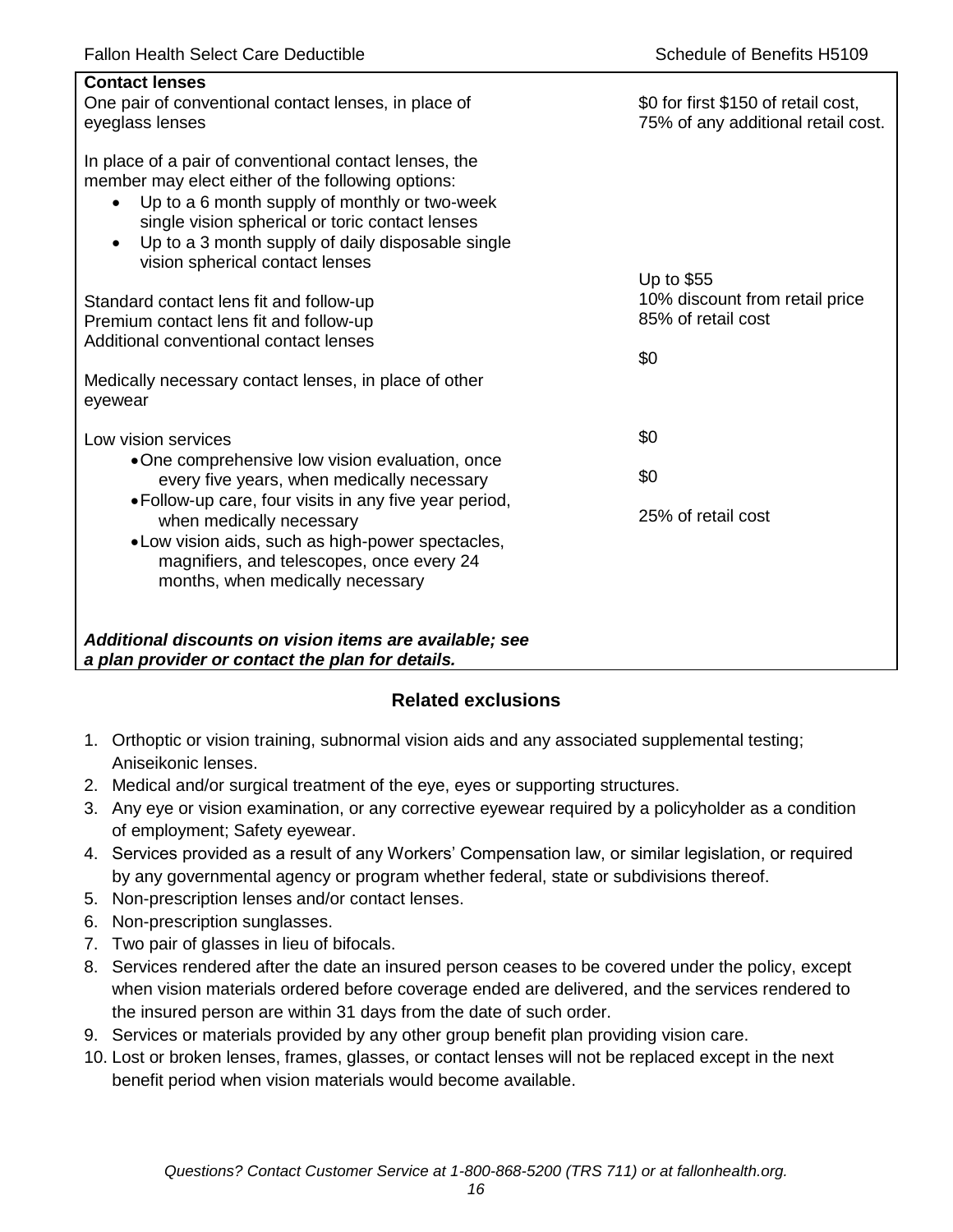# Notice of nondiscrimination

Fallon Health complies with applicable Federal civil rights laws and does not discriminate on the basis of race, color, national origin, age, disability or sex. Fallon does not exclude people or treat them differently because of race, color, national origin, age, disability or sex.

Fallon Health:

- Provides free aids and services to people with disabilities to communicate effectively with us, such as:
	- o Qualified sign language interpreters
	- $\circ$  Written information in other formats (large print, audio, accessible electronic formats, other formats)
- Provides free language services to people whose primary language is not English, such as:
	- o Qualified interpreters
	- o Information written in other languages

If you need these services, contact Customer Service at the phone number on the back of your member ID card, or by email at cs@fallonhealth.org.

If you believe that Fallon Health has failed to provide these services or discriminated in another way on the basis of race, color, national origin, age, disability or sex, you can file a grievance with:

Compliance Director Fallon Health 10 Chestnut St. Worcester, MA 01608

Phone: 1-508-368-9988 (TRS 711) Email: compliance@fallonhealth.org

You can file a grievance in person or by mail, fax or email. If you need help filing a grievance, the Compliance Director is available to help you.

You can also file a civil rights complaint with the U.S. Department of Health and Human Services, Office for Civil Rights, electronically through the Office for Civil Rights Complaint Portal, available at https://ocrportal.hhs.gov/ocr/portal/lobby.jsf, or by mail or phone at:

U.S. Department of Health and Human Services 200 Independence Avenue SW., Room 509F, HHH Building Washington, D.C., 20201

Phone: 1-800-368-1019 (TDD: 1-800-537-7697)

Complaint forms are available at http://www.hhs.gov/ocr/office/file/index.html.

16-735-009 Rev. 01 4/17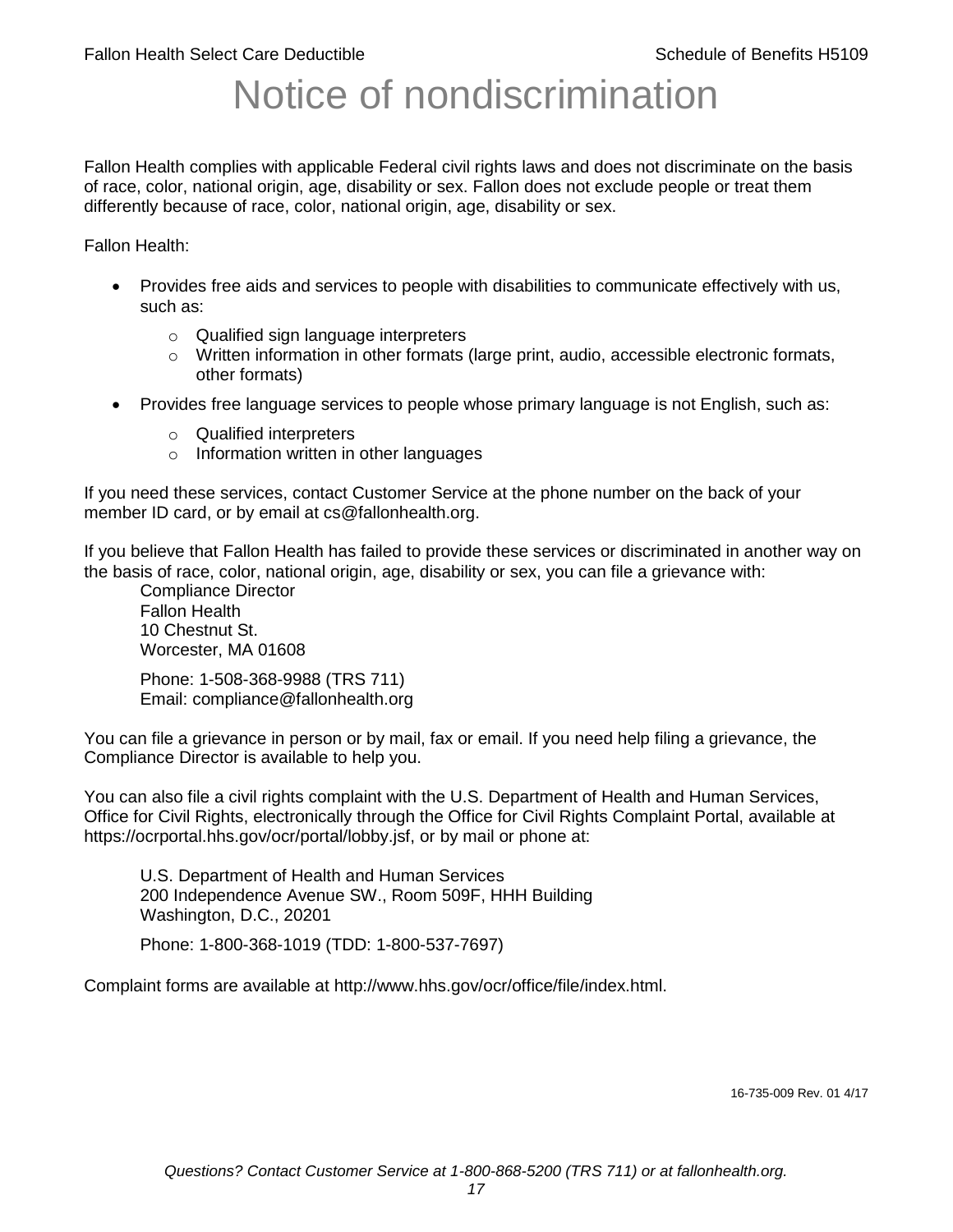# Important!

If you, or someone you're helping, has questions about Fallon Health, you have the right to get help and information in your language at no cost. To talk to an interpreter, call 1-800-868-5200.

#### **Spanish:**

Si usted, o alguien a quien usted está ayudando, tiene preguntas acerca de Fallon Health, tiene derecho a obtener ayuda e información en su idioma sin costo alguno. Para hablar con un intérprete, llame al 1-800-868-5200.

#### **Portuguese:**

Se você, ou alguém a quem você está ajudando, tem perguntas sobre o Fallon Health, você tem o direito de obter ajuda e informação em seu idioma e sem custos. Para falar com um intérprete, ligue para 1-800-868-5200.

#### **Chinese:**

如果您,或是您正在協助的對象,有關於[插入項目的名稱 Fallon Health 方面的問題, 您有權利免費以您的母語得到幫助和訊息。洽詢一位翻譯員, 請撥電話 [在此插入數字 1-800-868-5200.

#### **Haitian Creole:**

Si oumenm oswa yon moun w ap ede gen kesyon konsènan Fallon Health, se dwa w pou resevwa asistans ak enfòmasyon nan lang ou pale a, san ou pa gen pou peye pou sa. Pou pale avèk yon entèprèt, rele nan 1-800-868-5200.

#### **Vietnamese:**

Nếu quý vị, hay người mà quý vị đang giúp đỡ, có câu hỏi về Fallon Health, quý vị sẽ có quyền được giúp và có thêm thông tin bằng ngôn ngữ của mình miễn phí. Để nói chuyện với một thông dịch viên, xin gọi 1-800-868-5200.

#### **Russian:**

Если у вас или лица, которому вы помогаете, имеются вопросы по поводу Fallon Health, то вы имеете право на бесплатное получение помощи и информации на вашем языке. Для разговора с переводчиком позвоните по телефону 1-800-868-5200.

#### **Arabic:**

إن كان لديك أو لدى شخص تساعده أسئلة بخصوص Health Fallon، فلديك الحق في الحصول على المساعدة والمعلومات الضرورية بلغتك من دون اية تكلفة .للتحدث مع مترجم اتصل ب .1-800-868-5200

## **Khmer/Cambodian:**

ប្រសិនបរើអ្នក ឬនរណាម្ននក់ដែលអ្នកកំពុងដែជយ ម្ននសំណួរអ្៎ពី Fallon Health រប, អ្នកម្ននសិេធិេ្រុលជំនួយនិងព័ែ៌ម្នន បៅកនុងភាសា ររស់អ្នក រោយម្ិនអ្ស់រ្ំ ក់ ។ ដររំម្ រនី ិយាយជាម្ួយអ្នក កែប្រ សូ ម្ 1-800-868-5200 ។